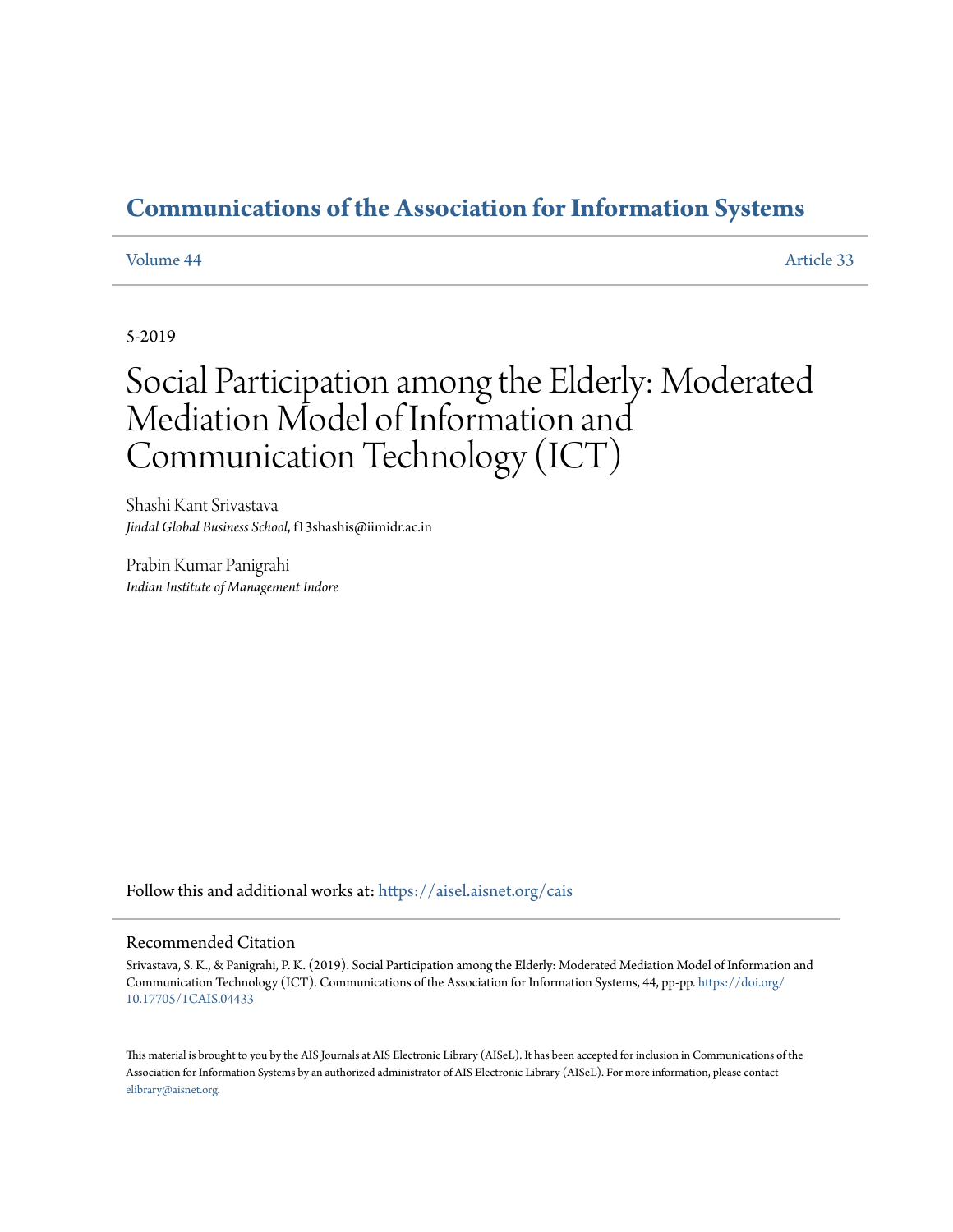

Research Paper **DOI:** 10.17705/1CAIS.04433

## **Social Participation among the Elderly: Moderated Mediation Model of Information and Communication Technology (ICT)**

**Shashi Kant Srivastava**

OMDS Department Jindal Global Business School *f13shashis@iimidr.ac.in*

**Prabin Kumar Panigrahi** Information Systems Department Indian Institute of Management Indore

#### **Abstract:**

Researchers have identified social participation for the elderly as a salient activity that benefits their wellbeing. Along that vein, prior studies have reported that ICT use increases the extent to which the elderly participate socially with one another. However, the literature remains silent on the mechanisms by which ICT use leads to social participation. In this paper, we draw on two prominent IS theories, actor-network theory (ANT) and activity theory (AT), to develop a conceptual framework by incorporating four social participation-oriented factors: ICT use, social participation, social isolation, and loneliness. We used a quantitative approach based on the cross-sectional survey to collect data from 240 elderly people. We analyzed the data using structural equation modeling based on SmartPLS 3.0. We found that the size of the social network constituted the critical factor in the association between ICT use and social participation. The outcome of the model suggests that ICT use does not impact the social participation directly. Rather, social isolation (absence of social network) mediates the relationship between the ICT use and social participation. Additionally, loneliness, one of the commonly observed psychological states in the elderly, weakens the influence of ICT use on social isolation. Our research advances our theoretical understanding about social participation among seniors and helps governments and businesses prepare ICT plans for the elderly appropriately.

**Keywords:** ICT Use, Social Isolation, Social Participation, Loneliness.

This manuscript underwent peer review. It was received 11/06/2017 and was with the authors for 7 months for 2 revisions. The Associate Editor chose to remain anonymous.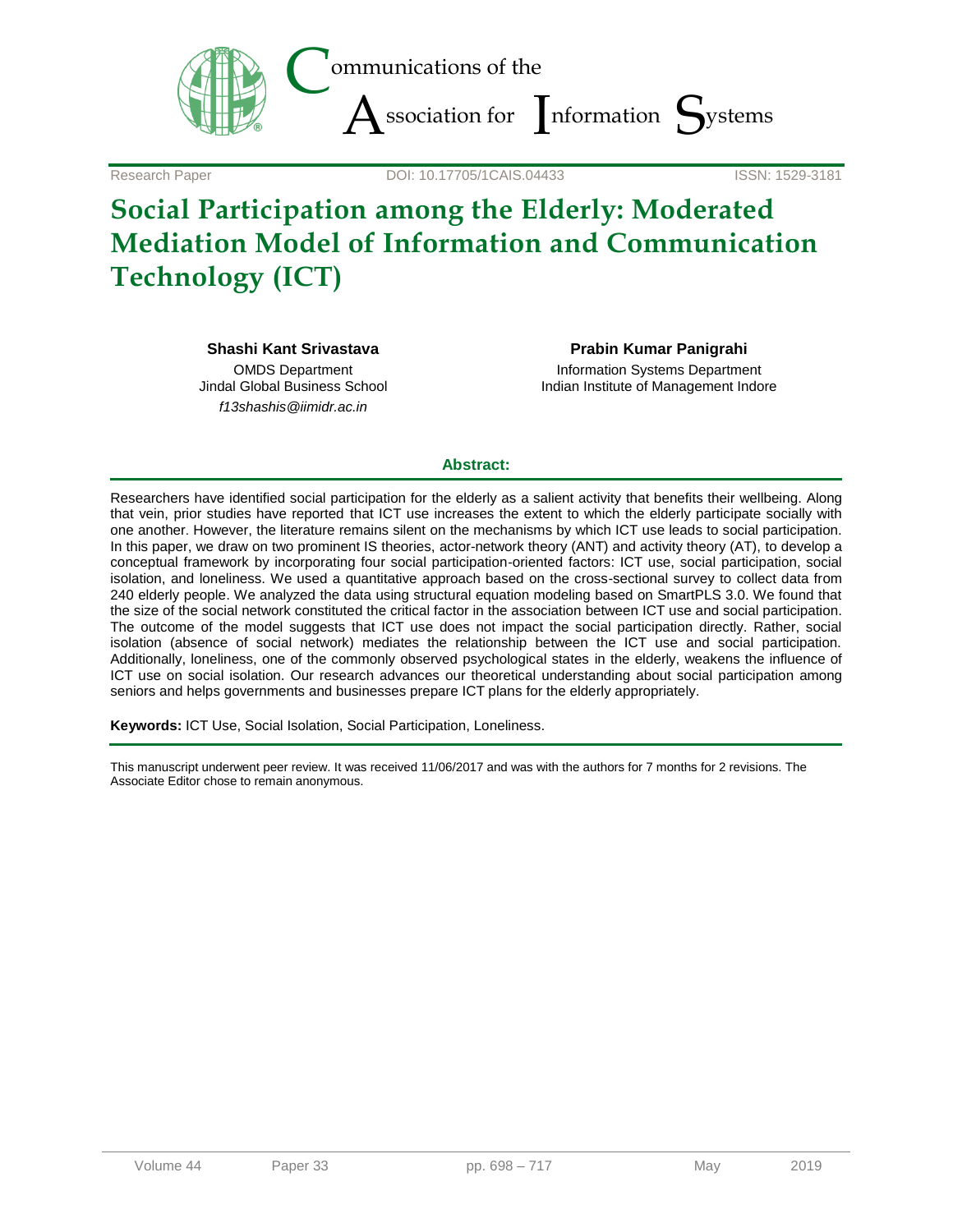## **1 Introduction**

Continuous improvements in medical science has contributed to increasing the number of elderly people alive today compared to any other time in history (Anderson & Hussey, 2000; Imam, 2015). A larger elderly population changes the population pyramid's existing structure such that it features a heavy top and weak bottom (rather than the reverse). Demographists address this changing structure as a demographic transition that any society cannot just overlook. Indeed, all countries observe this phenomenon (Lesthaeghe, 2010). As an age group, the elderly in the industrial nations comprise around 20-25 percent of the total population (Higo & Khan, 2014). In developed countries, the elderly population typically refers to people over 65 years old (Shanmugasundaram, Rough, & Alpert, 2010). In developing countries, the elderly population typically refers to people over 60 years old due to the fact that these countries have a lower overall life expectancy (Hoque & Sorwar, 2017). For that reason, in this study, we define the elderly as people over 60 years old.

Elderly experience extensive stress that arises due to the changes associated in the social environment (DeBerry, 1982; Gaffey, Bergeman, Clark, & Wirth, 2016). The elderly commonly experience phenomena such as a loss of status and social role, bereavement, fewer friends, a decline in cognitive and physical ability, reduced longevity, and rapid social changes (DeBerry, 1982; Berezin, 1980; Palmore, 1973; Brittain et al., 2017). Accordingly, the elderly can find themselves socially excluded, which can lead to social isolation and, thus, a reduction in the size of their social network (Steptoe et al. 2013). This social isolation means the elderly are less likely to participate less in social activities (Ferraro, 1984). Social participation represents an essential requirement for people of all age groups; however, the elderly need it even more since it may substantially improve their wellbeing (Takagi, Kondo, & Kawachi, 2013; Chen & Chen, 2012; Li, Xu, Min, Chi, & Xi, 2016). In this paper, we define wellbeing as people's positively evaluating their lives such that they feel positive emotions, fulfilled, and satisfied with life (Diener & Biswas-Diener, 2005). Considering the importance of social participation among elderly, we investigate whether and how ICT use among the elderly enhances their wellbeing.

The umbrella term information and communication technology (ICT) describes applications and services of various communication means such as televisions, telephones, mobile phones, computers, and the Internet (Ejaz & Imtiaz, 2015). For our study, we define socialization as "the activity of mixing socially with others" (Francis & Jin Jiang, 2017). Since social participation relates to socialization, in our research, we specifically focus on ICT media that involve socialization such as social media and term such media social ICT. Other than social media, researchers often regard ICT as a unique solution to take care of problems that the elderly face (Cotten, Anderson, & McCullough, 2013). Researchers have also found Social ICT to positively influence the elderly's life. It helps the elderly maintain family connectedness (Cornejo, Tori, & Favela, 2013) and obtain timely care from their family members (Spagnoletti, Resca, & Saebo, 2015). In this paper, we investigate the underlying mechanisms by which ICT influences socialization-specific issues among the elderly such as social isolation and social participation. Broadly, we ask the following research question:

**RQ**: How does the elderly's ICT use contribute to their socialization?

This paper proceeds as follows: in Section 2, we review the literature. In Section 3, we discuss the theoretical foundation for the study. In Section 4, we discuss our hypotheses. In Section 5, we discuss the research methods we followed, how we collected data, and how we developed our instruments. In Section 6, we discuss how we analyzed the data and present our findings. In Section 7, we discuss our findings and their implications. Finally, in Section 8, we conclude the paper.

## **2 Literature Review**

The social participation literature classifies individuals' participatory activities under three categories: social, productive, and leisure (Hsu, 2007; Kahn, 1984). Studies define social participation as sharing individual resources for socialization purpose (Bukov, Maas, & Lampert, 2002). Many activities relate to social participation, such as sharing one's time, effort, and money with family members, friends, various social groups, and the public (Hsu, 2007). In contrast, productive participation refers to an individual's participation in work activities, while leisure participation refers to the individual's participation in leisure activities. Studies that have examined social participation among the elderly have found that it positively influences their functional skills, cognitive skills, wellbeing, health-related quality of life, and survival (Dahan-Oliel, Gelinas, & Mazer, 2008; Francis & Jin Jiang, 2017; Hsu, 2007; Bukov et al., 2002).

**Experience in the property of the construction of the construction of the construction of the construction of the construction of the construction of the construction of the construction of the construction of the constru**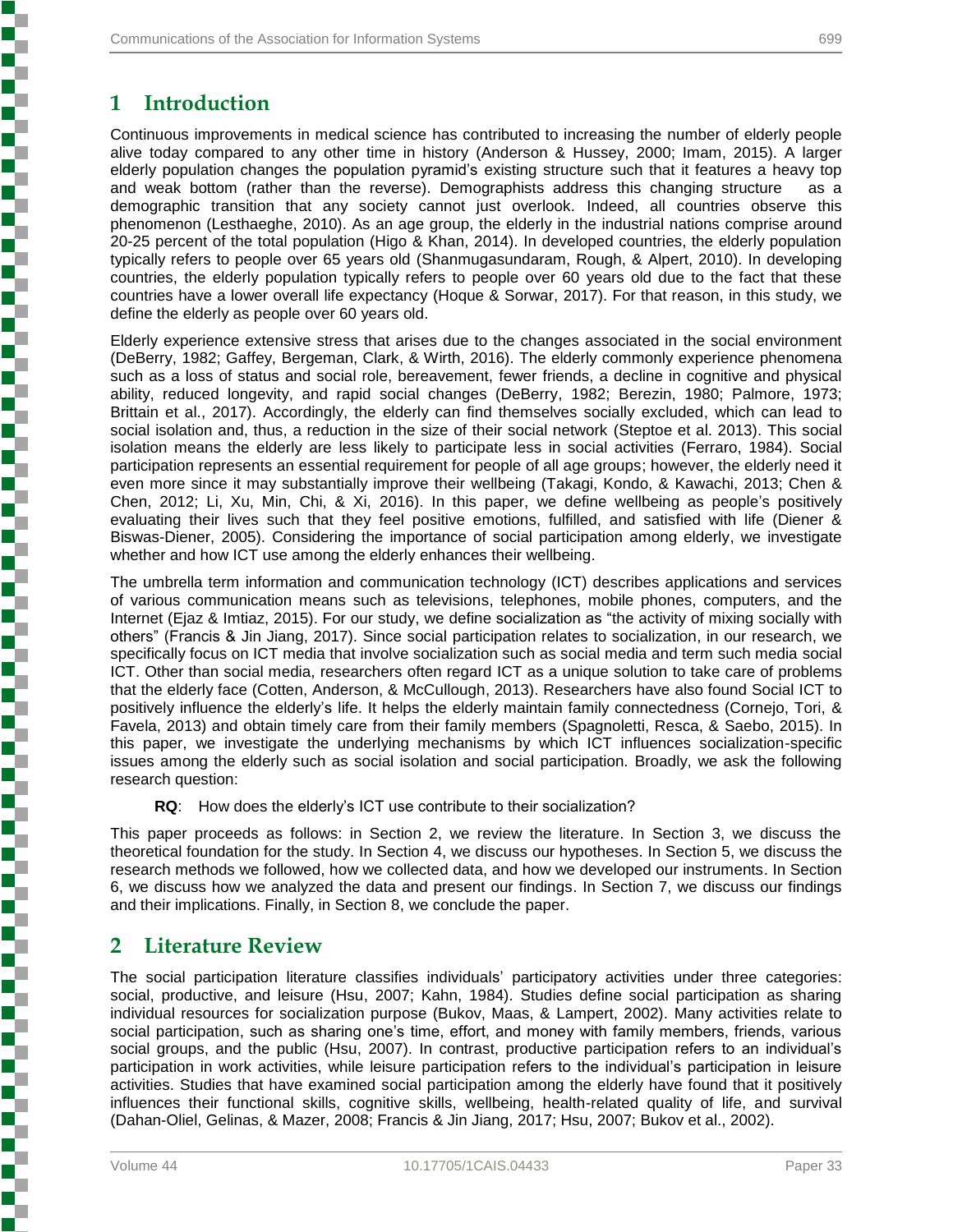Existing studies on social participation among the elderly have mostly examined its consequences (Tomioka, Kurumatani, & Hosoi, 2016; Li, Jiang, Li, & Zhang, 2017; Tomioka, Kurumatani, & Hosoi, 2017). These studies come mostly from the medical science (Cacioppo, Catherine, Decety, Monteleone, & Nusbaum, 2009; Cotton et al., 2013; Luo, Hawkley, Waite, & Cacioppo, 2012) or social science fields (Baarsen, 2002; Fry & Debats, 2002; Şar, Göktürk, Tura, & Kazaz, 2012) and consider social participation as an independent variable that leads to various health-related outcome variables (Cornwell & Waite, 2009; Luo et al., 2012) or psychological wellness (Tiikkainen & Heikkinen, 2005). Studies have infrequently examined the contributing factors of social participation. Studies also need to examine social participation as the outcome variable since social participation may bring positive changes to the elderly. The fact that many elderly people withdraw from society further establishes the need to study social participation as an outcome variable (Cumming, Dean, Newell, & Mccaffrey, 1960). As such, as a recent socialization tool, social ICT represents a likely technology solution for helping the elderly socially participate with other people.

Studies that have focused on technology as the influencing variable have adopted a generalist approach to studying technology and done so in aggregate rather than studying what effect specific technologies have (Bijker, Hughes, & Pinch, 1987; MacKenzie & Wajcman, 1985). We found studies that examined the social impact of specific technologies after mid-1990s. Similar to technology as an aggregate object, studies that have examined the impact that technology has on society have considered society a single unit but scarcely explored its impact on specific population groups. Technological impact studies that focus on a specific social group, such as individuals with a specific disadvantageous, would be much more useful than studies that focus on society as a whole. Studies have also infrequently examined the impact that ICT has on the elderly. With that said, some studies have examined Internet use and its impact on the elderly's psychological wellbeing. Table 1 illustrates recent studies that associate specific ICTs with various social impacts. Over the years, many innovative ICT applications that are relevant, influential, and useful for elderly people have emerged, though research on the social ICT use and its impact on elderly life remains limited.

The elderly's self-withdrawal from society results in their social isolation, reduced social participation, and, ultimately, a state of loneliness (Hall, Havens, & Sylvestre, 2003; McGuire & Norman, 2005). In our research, we define social isolation as the absence of a social network; social participation as sharing one's time, efforts, and money with one's family members, friends, various social groups, and the public; and loneliness as the perception that the nature and number of one's social relationships do not fulfill one's social needs (Hawkley & Cacioppo, 2010). While social isolation, social participation, and loneliness relate to one another, they do differ. These three concepts illustrate different voids in elderly people's social life. Past studies have found direct relationship of social ICT on social isolation, social participation, and loneliness. However, the literature remains silent on the mechanism(s) that bolsters social participation. Reduced social participation occurs in elderly ages (Dahan-Oliel, Gelinas, & Mazer, 2008; Hsu, 2007) and results in multiple multidimensional issues (Forsman & Nordmyr, 2017) that one can categorize as a negative feeling (psychological dimension), smaller social network (social dimension), and reduced social participation (physical dimension) (Cattan, Newell, Bond, & White, 2003). These dimensions interconnect and influence one another (Loucks, Berkman, Gruenewald, & Seeman, 2006; Shankar, McMunn, Banks, & Steptoe, 2011; Steptoe, Shankar, Demakakos, & Wardle, 2013). Elderly people commonly suffer from negative feelings (Baarsen, 2002; McWhirter, 1990; Şar et al., 2012). They also commonly experience restricted physical movements, which decreases their social activities and further escalates their psychological distress (Fry & Debats, 2002; Luo et al., 2012). Moreover, the elderly's tendency to socially withdraw often reduces the size of their social network and leads them to social isolation (Baker & Bugay, 2011). From the extant literature, we found that negative feelings, social isolation, and social participation are associated (Steptoe et al., 2013), but research has explored how they influence each other less often.

In our study, we investigate the influence that social ICT has on the elderly's feelings, networks, and activities. In Table 1, we show some studies that have found an association between social ICT and wellbeing constructs. One can show that few studies have found that social ICT influences the elderly's participatory activity. Researchers consider participatory activities such as social participation at old age an important factor in the elderly's wellbeing (Diggs, 2008), and the literature in Table 1 suggests that other constructs such as social isolation and loneliness also represent important factors in the elderly's wellbeing. Considering all these facts, we study the impact of ICT use, loneliness, and social isolation at the social-participation level.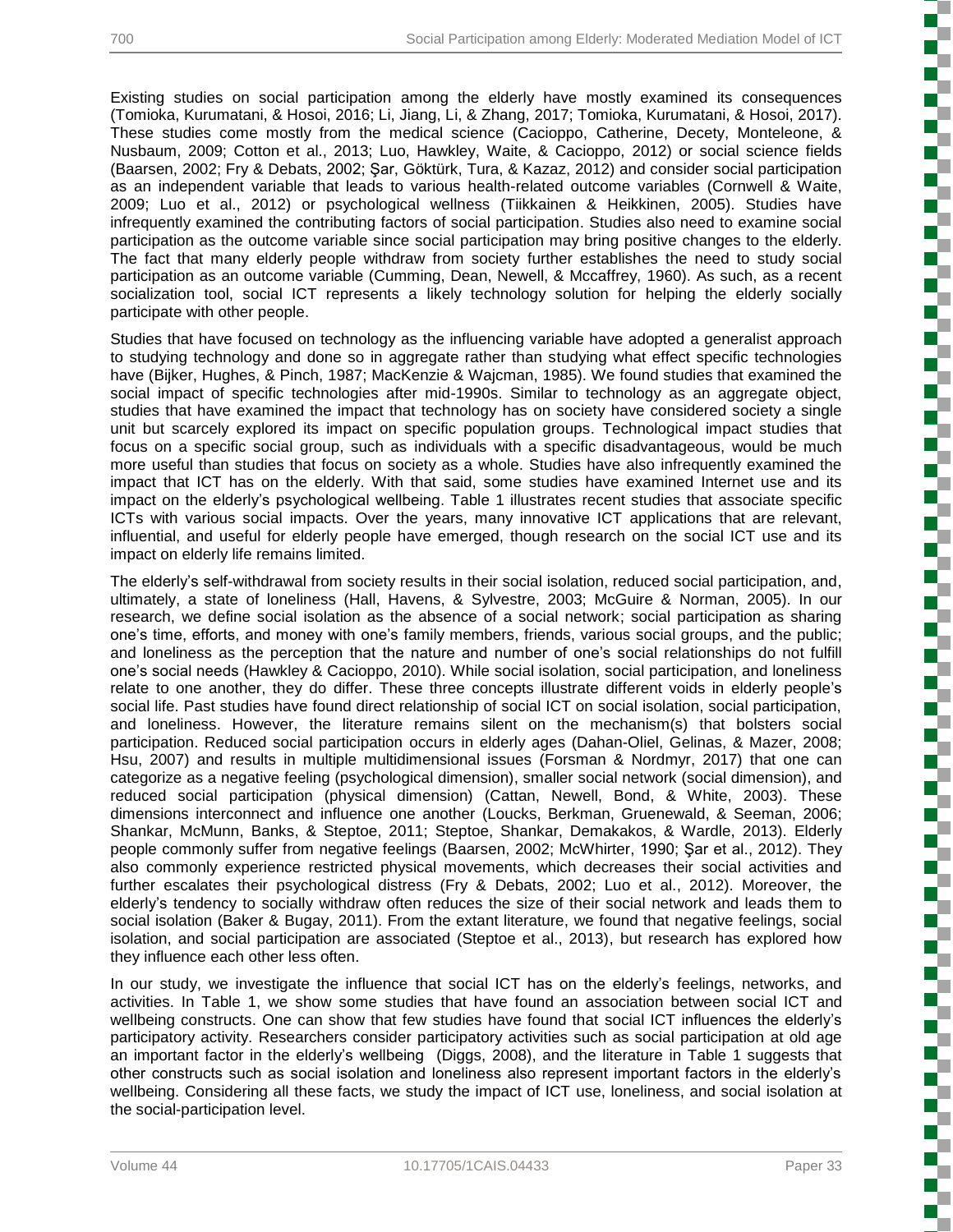| <b>Authors</b>      | Theory used      | <b>ICT use</b>                                       | <b>Feeling type</b>      | Network type            | <b>Activity type</b><br>(participatory<br>activity)    | <b>Wellbeing type</b> |
|---------------------|------------------|------------------------------------------------------|--------------------------|-------------------------|--------------------------------------------------------|-----------------------|
| Cotten (2013)       | None             | Internet                                             | Loneliness               | Social isolation        | None                                                   | None                  |
| Carpenter<br>(2007) | Diffusion theory | Computer                                             | Loneliness               | None                    | None                                                   | Physical health       |
| Song (2014)         | None             | Facebook                                             | Loneliness               | Social support          | None                                                   | None                  |
| Sum (2009)          | None             | Internet                                             | None                     | Sense of<br>community   | None                                                   | Personal<br>wellbeing |
| Sar (2012)          | None             | Internet                                             | Loneliness               | None                    | None                                                   | None                  |
| Lissitsa (2016)     | None             | Social media<br>Email<br>Online<br>Shopping<br>Games | Feeling Lonely           | Number of<br>children   | The frequency<br>of meeting /<br>talking to<br>friends | Life satisfaction     |
| Luo (2012)          | None             |                                                      | Loneliness<br>Depression | Relative and<br>friends | Physical<br>exercise                                   | Health                |
| Forsman<br>(2015)   | Activity theory  | Internet                                             | Loneliness               | None                    | None                                                   | Wellbeing             |
| Steptoe (2013)      | None             | None                                                 | Loneliness               | Social isolation        | None                                                   | Mortality             |

|  |  |  | <b>Table 1. Mapping Elderly Wellbeing and Relevant Theories and Antecedents</b> |
|--|--|--|---------------------------------------------------------------------------------|
|  |  |  |                                                                                 |

#### **2.1 Elderly and ICTs**

Our study has two elements: the elderly and ICT. We categorize the elderly—the human element—as the first actor. We define actor following Scheuer (2008) as an "actant": a living or non-living source of action (Scheuer, 2008). Following the same definition, we also categorize social ICT as an actor. Although a non-human element, ICT is a source of socialization-related actions and, hence, suits the definition for actor we provide. In this paper, we term an activity any action that these actors take. An increasing number of non-human actors, such as new ICT products and services that have a short lifespan, makes the environment for elderly/senior challenging. In such scenarios, the elderly struggle to adjust and, hence, resist adopting technological innovations. However, not being able to use ICT as other age groups do excludes the elderly from society. The fact that other age groups continue to increasingly adopt new ICT aggravates the situation. We can address this issue by using ICT as a tool for socialization in and out of their group. However, among all the age groups, the elderly use ICT (especially smartphones, the Internet, and social media) the least (Niehaves & Plattfaut, 2014).

More than ever before, people today require social connections to overcome resource constraints (Cass, Shove, & Urry, 2005). ICT allows information to flow symmetrically despite borders, and, therefore, affiliation to a community does not require a physical presence (Wilding, 2009). Thus, individuals of various age groups (except the elderly) have progressively come to use in ICT-facilitated social networks. Older people resist new technologies such as social media and ICT due to their earlier experience and habits that they find difficult to change (Venkatesh, Thong, & Xu, 2012). This resistive behavior restricts their presence in social networks and further increases their isolation. ICT enables them to reduce their social isolation and more easily communicate with family and friends located elsewhere. Figure 1 depicts the way in which ICT, people, social networks, and activity relate to one another.

In summary, the literature contains several gaps. First, few studies have used ICT as an independent variable. Second, few studies have examined the elderly and even fewer have examined the association between ICT and the elderly. Third, we found no studies based on a strong theoretical background. Considering the positive effect that ICT can have and the increasing number of elderly people in both developed and developing nations, this study focuses on a pertinent issue. Therefore, we address the following research question (RQ):

**RQ 1:** How does ICT influence the elderly's social-participation activities?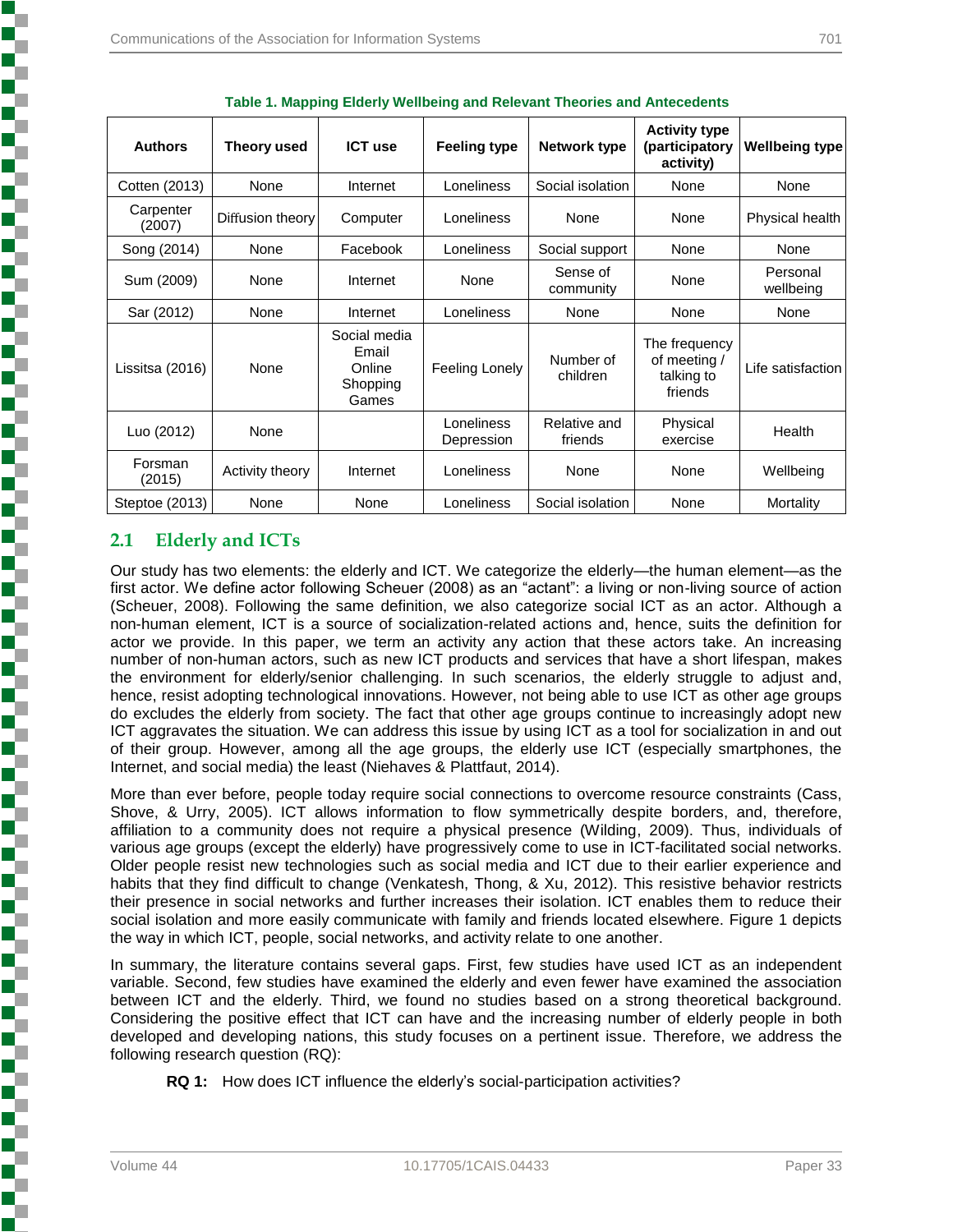5

**Concert Concert** 

しょうかん こうかん こうかん こうかん こうかん こうかん こうかんこう

۶

## **3 Theoretical Foundation**

Elderly people are less proficient, less eager to learn, and find it more difficult to use ICT compared to other adults (van Deursen & Helsper, 2015). This fact illustrates the fundamental difference between elderly ICT interaction and non-elderly ICT interaction and demands that we employ theories that pertain to the elderly population to gain deeper insights into why. Therefore, we ground our study in theories from gerontology amd information systems (IS). Specifically, from gerontology, we draw on disengagement theory, continuity theory, and activity theory of aging to comprehend the elderly's tendency to experience loneliness, social isolation, and reduced social participation. Disengagement theory is first of its kind to study elderly issues. Disengagement theory states that decreased interaction among elderly occurs because they withdraw themselves from the social system (Cumming & Henry, 1961; DeLiema & Bengtson, 2017). Many elderly people accept withdrawal from society as common and natural (Ebersole, Hess, Touhy, & Jett, 1995; Christensem & Pilling, 2018). Consequently, the disengagement results in loneliness, social isolation, and a reduced activity level (social participation) (Hall et al., 2003; Shankar et al., 2011; Steptoe et al., 2013). Also, the elderly often reluctantly adopt new developments due to their emotional attachment to the events and objects that belong to their past. The continuity theory of aging explains this emotional closeness to the past (Atchley, 1989; Mohd, Senadjki, & Mansor, 2017). Continuity theory of aging concerns the social behavior that the elderly seek to maintain in their later years. The theory states that elders are likely to pursue the same activities and continue with same habits and relationships as in their earlier years. This theory further states that the past experiences of older adults play a vital role in their future conduct. The continuity theory views aging via a lifespan viewpoint and, hence, builds a strong ground for our research. The elderly often resist ICTs due its newness and prefer non-ICT solutions to problems they have used in the past. The activity theory of aging evidences ICT's benefits for the elderly (Havighurst, 1961; Anderson et al., 2014). This theory demonstrates that older adults need to conduct activities for their wellbeing (Diggs, 2008). This theory proposes that individuals need two things to maintain their wellbeing: 1) maintain a high activity level and 2) become more involved in social interactions. By fulfilling these two requirements, individuals prolong their lives and improve their quality of life. Bernice Neugarten further affirmed that satisfaction level in old age also depends on activities level (Neugarten, Havighurst, & Tobin, 1996).

The above theories explain distinct realities of old age. Disengagement theory concerns behavioral changes that individuals experience compared to their younger years. Continuity theory concerns the elderly's liking or disliking certain things. Continuity theory explains commonly observed aging behavior among the elderly, whereas activity theory of aging focuses on how the elderly can lead more fulfilling and healthy aging by remaining active. The gerontology literature shows that an increased activity level among the elderly is positively associated to wellbeing.

As we state above, we also examine ICT in this study. We bring relevant theories from the IS area to further explore the social-participation phenomenon. ICT inherently constitutes a means to communicate with others and allows networks to form. To understand the network characteristics of human or other actors, social scientists widely use actor-network theory (ANT). At the same time, activity theory (AT) (not the activity theory of aging) provides insight to understand the triggers that culminate into various activities. Using ANT and AT, we identify the role of ICT for the elder's social participation. We explain how we formulate our conceptual framework based on these two theories in Sections 3.1 and 3.2.

## **3.1 Actor-network Theory**

According to ANT, both humans and non-humans play a role in creating social forces. In today's social context, information and communication technology (ICT) represents the most influential non-human actor (Reyes & Kheng 2015). As an actor, ICT can reinforce existing social rubrics or profoundly change it (Gholami, Lee, & Heshmati, 2006). ANT helps one to understand the social phenomenon in which both humans and non-humans have importance. Originally, researchers used ANT to understand innovation and knowledge-creation processes in science and technology fields. Subsequently, researchers began to use it widely across all social sciences areas. By nature, actors form networks. In these networks, ICT use becomes an important mediator. ICT non-use reduces network size, whereas ICT use increases it. By using ANT, we shed light on how actors and networks connect to each other.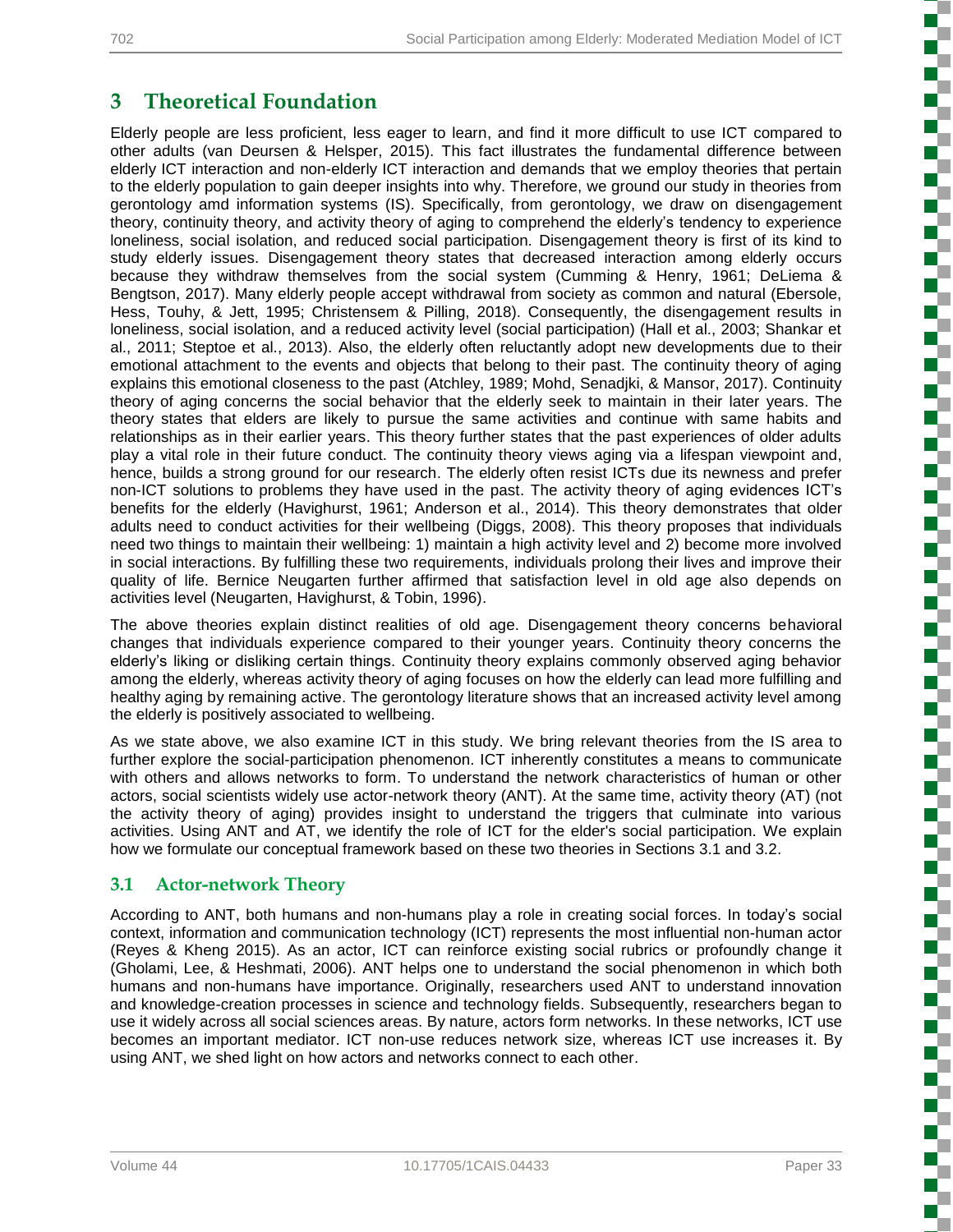#### **3.2 Activity Theory**

į

į

٢

ì

i

ì

į

5

Ŧ

į

į

Ŧ

The activity theory that we explain here differs from the activity theory of aging that we discuss above. Activity theory focuses on the mechanisms by which individuals conduct activities. The theory postulates about those factors that serve as antecedents to the activities that humans perform. Higher mental activities are an important reason for higher physical activities (Vygotsky, 1978), and individuals' social group and regular contacts guide such mental endeavors (Nardi, 1996). An individual with a larger social network size leads to significant increase in various activities. Therefore, an individual's ICT network size has a direct and positive relationship with the activities that the individual performs. In this study, we map social isolation to a smaller network. We define social participation as engagement in various social activities. Activity theory focuses on three activity dimensions: how, what, and why (Baerentsen & Trettvik, 2002). In our study, we explore "how much". We hypothesize that a higher network size among the elderly leads to higher mental activities, which result in more social activities. We represent our conceptual model for the activity-generation process in Figure 1.



**Figure 1. Integrative Framework**

With input from ANT and AT, we investigate the relationship that loneliness, social isolation, and social participation have with ICT use. We further reiterate that these concepts differ from one another relate to the isolation that the elderly commonly experience. Loneliness involves isolation at the feeling level, social isolation involves isolation at the network level, and social participation involves isolation at activity and role-accomplishment level.

## **4 Conceptual Foundation: Model Hypotheses**

We conceptualize ICT as a means for socialization (Venkatesh et al., 2012). Individuals carry social isolation in their minds: they perceive a reduction in their (objective and quantifiable) social network and number of social contacts (Steptoe et al., 2013). According to ANT, non-human actors (ICT in our context) act to form a network as equally as human actors. If a non-human actor participates at a low level in an individual's day-to-day life, the individual will likely have a reduced network size, which will lead to increased social isolation. Conversely, if a non-human actor uses ICT at a high level in an individual's dayto-day life, the individual will likely have lower social isolation. This rationale concurs with previous studies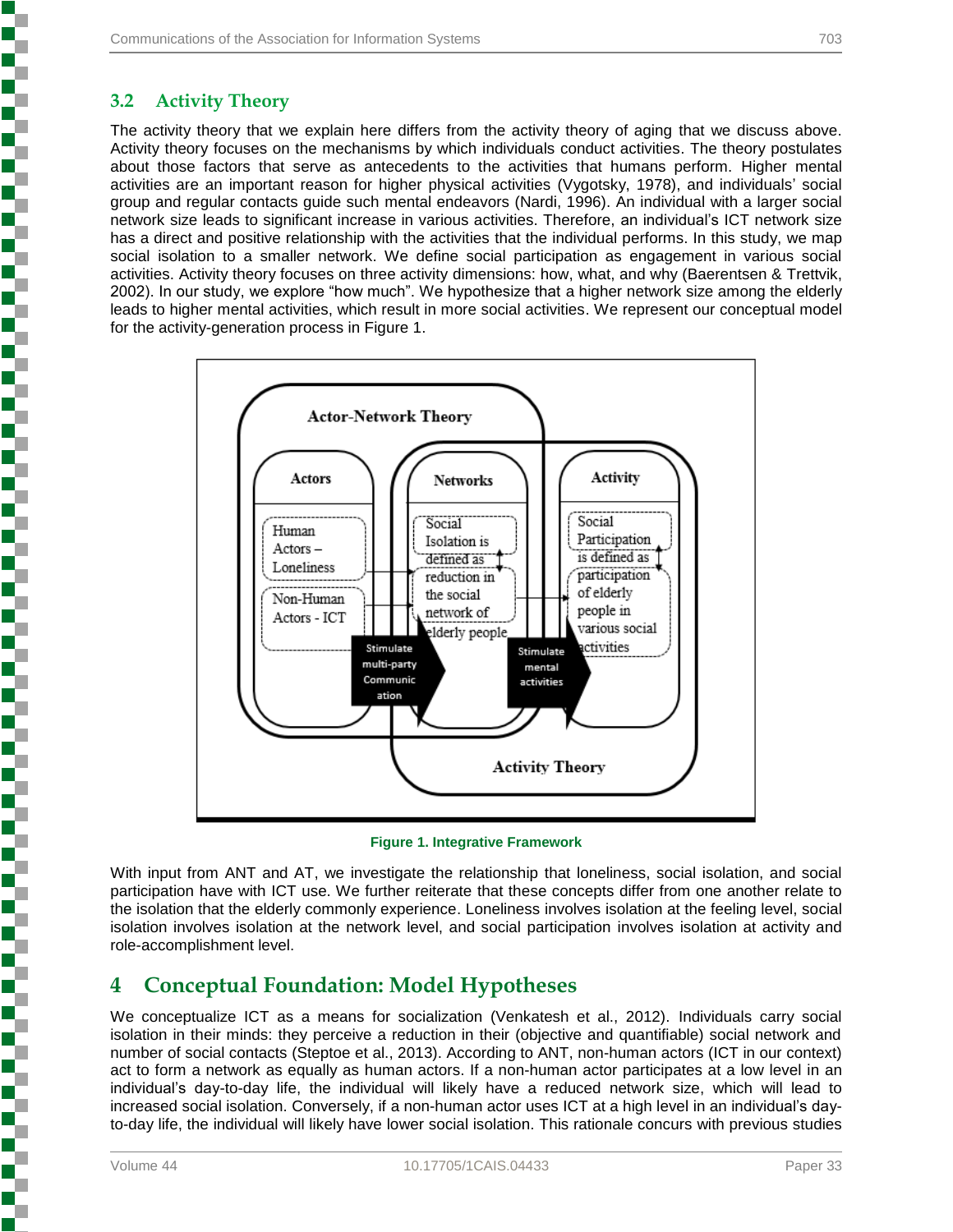that show that the elderly that use ICT more tend to feel less socially isolated (Cotten, Anderson, & McCullough, 2012). Thus, we hypothesize:

**H1:** ICT use has an adverse effect on the elderly's social isolation.

Social participation refers to the level at which individuals involve themselves in their daily activities and accomplish social roles (Levasseur, Desrosiers, & Noreau, 2004). Disengagement theory suggests that, with age, elderly people gradually disengage from their previous activities and social functions. However, ICT engagement facilitates their engagement in various activities and roles even without their personal presence. People also participate in newer activities due to ICT use (e.g., learning and coaching each other for to potentially use new ICT. Thus, ICT use causes a higher level of mental activities that motivates elderly people to participate in other activities (Christensen & Mackinnon, 1993). Hence, ICT use will likely have a positive impact on the elderly's social participation. Thus, we hypothesize:

**H2:** ICT use has a positive effect the elderly's social participation.

Other than ICT use's direct effect on elderly's social participation, we also investigate an indirect effect mediated through social isolation. By its nature, ICT constitutes a tool that two or more individuals can use to communicate and connect with one another. Connecting with more individuals decreases one's social isolation and increases one's social network size. According to activity theory, an increase in a social network leads to increased social participation. Increased network size results in a higher activity level. First, a larger social network is directly related to a higher level of an individual's mental process due to influences from multiple people (Nardi, 1996). The higher mental process has a direct and positive relation to an individual's activity level (Vygotsky, 1978). Thus, we hypothesize:

**H3:** Social isolation has a negative effect on the elderly's social participation.

Loneliness is a negative feeling in which one perceives that the quantity or quality of one's social relationships do not meet one's social needs (Hawkley & Cacioppo, 2010). Older people are more susceptible to loneliness (Dury, 2014). Growing old brings forth various age-related losses that make it difficult to maintain relationships, which can result in negative feeling such as loneliness (Kumari, 2015). Negative feelings are far more powerful and influential than positive feelings (Tsui & Barry, 1986). Negative feelings that loneliness generates can make people insensitive to their other relationships (Yamaguchi, Smith, & Ohtsubo, 2017). In their cognitive neuroscience study, Cacioppo, Catherine, Decety, Monteleone, and Nusbaum (2009) found that lonely individuals respond less actively to socialization than non-lonely people. In the present paper, we study ICT as a socialization medium. Based on prior findings (Cacioppo et al., 2009) we argue that ICT use causes the elderly to become less lonely. Thus, we hypothesize:

**H4:** Loneliness moderates the influence that ICT use has on social isolation.

Building on the same argument, we hypothesize that social isolation has a weak influence on social participation in lonely elderly people. Thus, we hypothesize:

**H5:** Loneliness moderates the influence that social isolation has on social participation.

We show the full conceptual model for our elderly activity network theory (EANT) in Figure 2.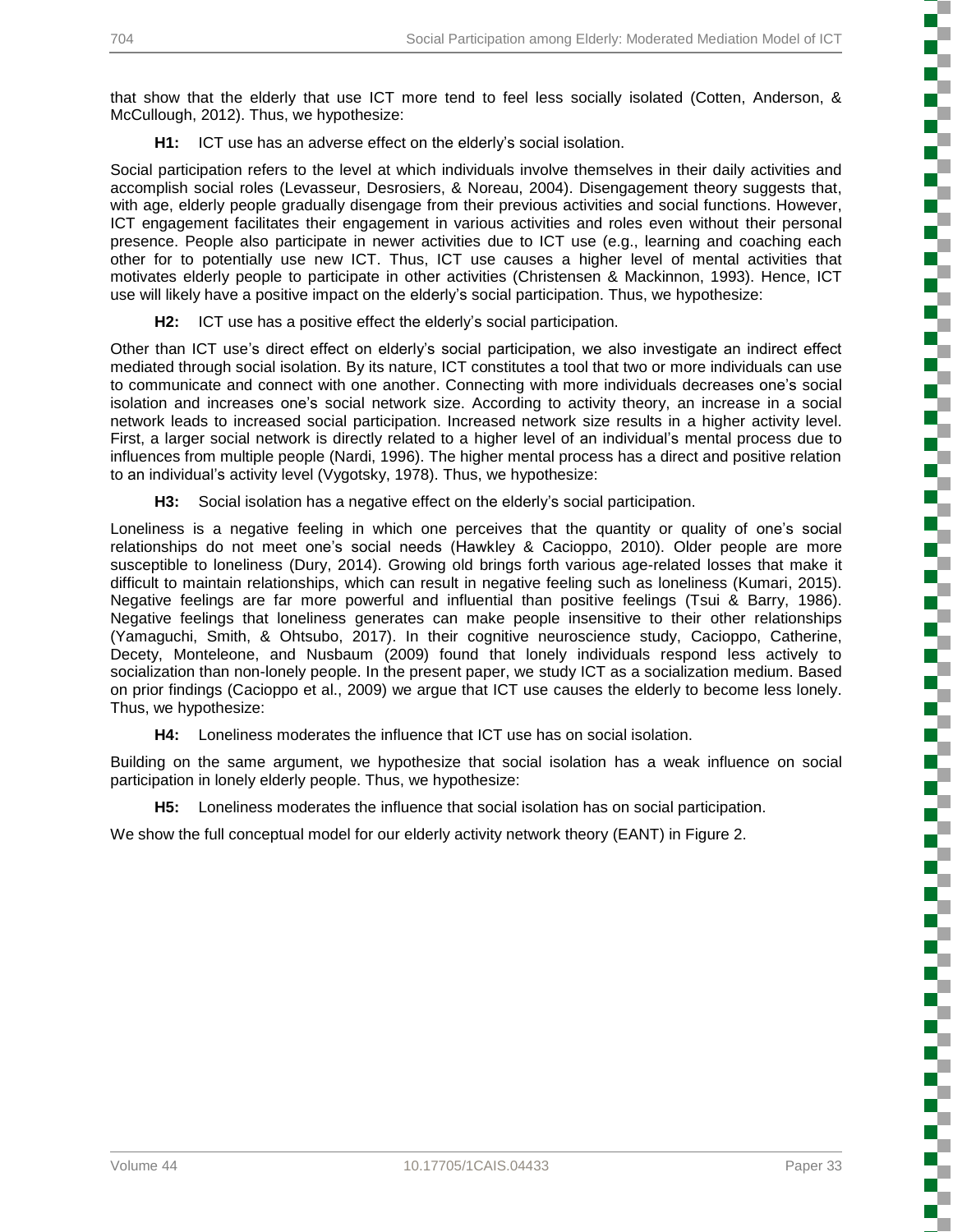

**Figure 2. Proposed Model**

## **5 Research Methodology**

#### **5.1 Target Participants**

To test our hypotheses, we conducted a survey among elderly people from India. Specifically, we targeted individuals over 60 years old. However, one cannot easily collect data from the elderly (Azir, Zulisman, & Naim, 2014). Answering survey questionnaire requires a certain amount of involvement and intelligence from the participant. With aging, various faculties of human intelligence gradually deteriorate, which causes memory loss, a slower information–processing speed, and a decreased ability to learn (Krikorian, 2009). Declining vision and hearing capacity further enhance their difficulty in processing information. Further, answering survey questions requires individual to focus, but elderly people often have poor vision (due either to natural aging or eye diseases such as cataracts, glaucoma, and so on), which makes it difficult for them to do so (Stuen & Faye, 2003). As a result, we found that elderly people, especially elderly people with a declining health condition, often do not wish to participate in surveys. Accordingly, in our initial data-collection phase, we collected data at a slow rate. Later on, we realized that, due to their frequent social isolation, elderly people enjoy talking since it temporarily decreases their isolation. Accordingly, we changed the data-collection strategy from a survey questionnaire to face-to-face interviews. We asked them the same questions as in the questionnaire. In this data-collection method, the interviewer personally visit respondents, asks questions, and records the respondents' responses on questionnaire forms (Bethlehem 2009). Researchers have found this data-collection method to have a good response rate, produce high-quality responses, and reduce non-response bias (Hox & De Leeuw 1994). Face-to-face interviews typically demand a larger number of interviewers. As such, the face-to-face method can be expensive, laborious, and time consuming. However, due to the early restrictions we faced in obtaining responses, we had no other choice. We spent 50-60 minutes with each participant and noted their responses during the interviews. Since we targeted people over 60 years old, we approached locations with many elderly people, such as old age homes, temples, Gurudwara (a place of worship), and so on. In total, it took around nine months to complete the data-collection process from January to September, 2017. Table 2 presents the descriptive statistics for the survey participants.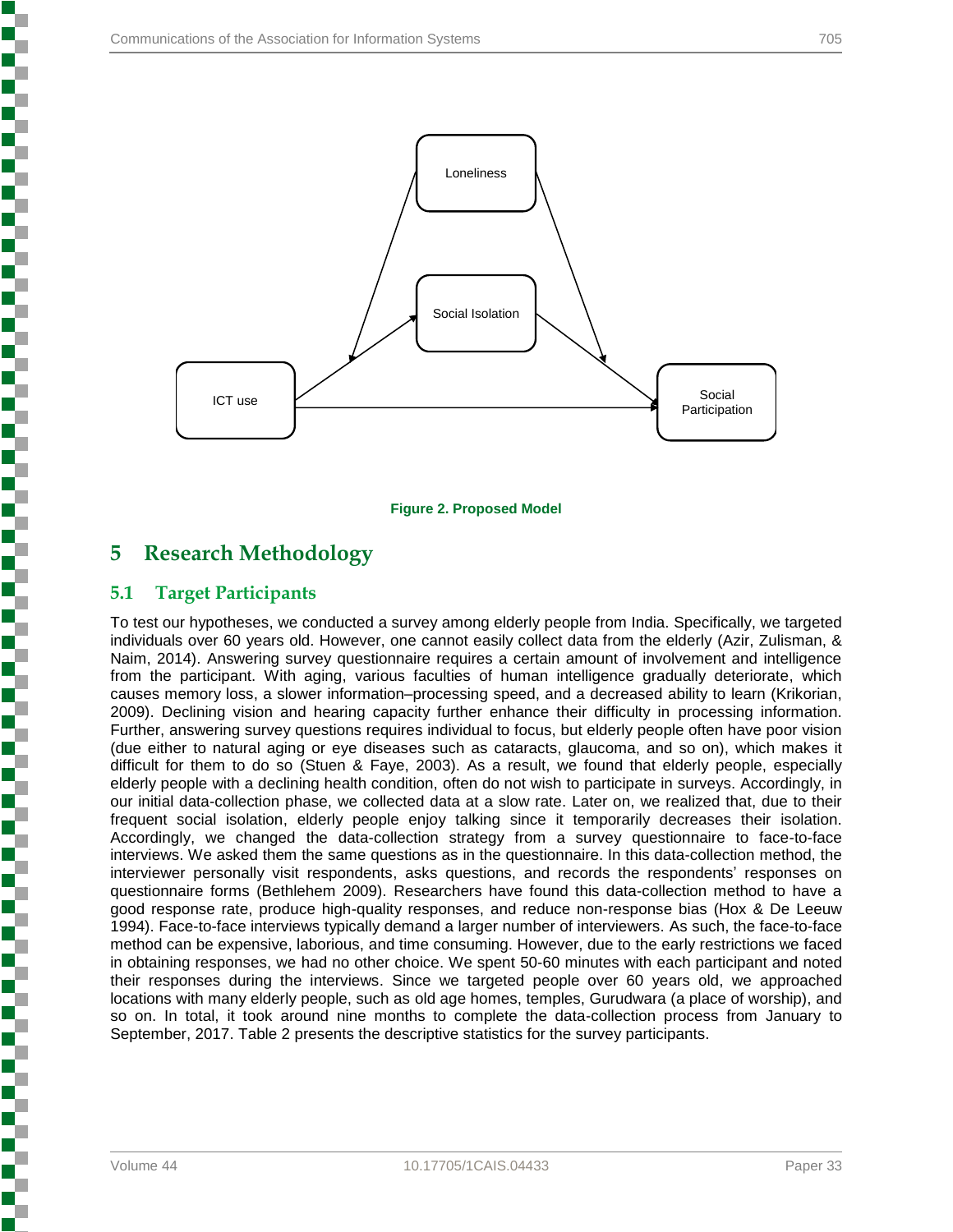į

L. П

| <b>Demographic variables</b>             | <b>Data</b> |       |
|------------------------------------------|-------------|-------|
|                                          | Male        | (76%) |
| Gender                                   | Female      | (24%) |
|                                          | 60-70       | (44%) |
| Age (years)<br>$(mean = 69, s.d. = 4.7)$ | 71-80       | (37%) |
|                                          | $80+$       | (19%) |
|                                          | Primary     | (7%)  |
|                                          | Secondary   | (17%) |
| Education                                | Graduate    | (48%) |
|                                          | Graduate +  | (28%) |
|                                          | Urban       | (87%) |
| Urban/ Rural                             | Rural       | (13%) |
| <b>Total</b>                             | 240 (100%)  |       |

#### **Table 1. Descriptive Statistics of Survey Participants**

#### **5.2 Data-collection Process**

Although one should use a random sample for survey-based research, we could not use such a sample due to the time and resources constraints. Consequently, we decided for convenience and used snowball sampling. However, we tried our best to represent India as a whole by including various age groups over 60 and people from various regions (e.g., North, South, East, and West India). We collected samples from people from the following cities: India, Indore, Jabalpur, Raipur, Rajnandgaon, Chennai, Dehradun, Lucknow, Kolkata, Narsinghpur, and Hyderabad. We used Soper's (2017) a priori sample size calculator to determine the sufficient sample size for our research. This calculator builds on Cohen's (1988) and Westland's (2010) work. We used five types of information from our pilot study in the calculator to calculate the sample size: effect size (0.25), probability level (0.05), number of latent variables (4), number of observed variables (20), and desired statistical power level (0.8). The calculator produced 209 as the appropriate sample size for the study. To determine the appropriate effect size, we followed the procedure that Preacher and Kelley (2011) suggest.

#### **5.3 Instrument Development**

We adopted the measurement scales for the constructs in our study from established instruments from similar constructs published in past studies. In some cases, we rephrased the language of some items to fit our context (see Table 3). To measure the items in the "ICT use", we considered the frequency with which individuals used various ICT media to interact with other individuals or groups (Venkatesh et al., 2012). We adopted the measurement items for social isolation construct based on our definition that captures the number of members in a social group (Cornwell & Waite, 2009). Similar to previous studies, we conceptualized social participation as a single-dimensional construct that focuses on participants' (not participations) group activities (Cornwell & Waite, 2009). The measurement items we used for loneliness construct have their foundations in the well-known UCLA scale (Luo & Waite, 2011).

Because elderly people can have cognitive difficulty in answering questions, which we experienced in our earlier interactions, we measured the items in our constructs on a five-point Likert scale  $(1 =$  strongly disagree; 5 = strongly agree). We validated the instrument with a pilot study before conducting the final study. Table 3 shows the questionnaire.

#### **5.4 Non-response and Common Method Bias**

We pre-tested the measurement scale with two external researchers before we collected data from all the targeted respondents. Accordingly, from their feedback, we made few minor changes in language and context of the research instruments. We collected data from respondents in different elderly locations such as old age homes, retired employee organizations, yoga clubs, and religious organizations because we could find a large number of potential survey participants at such locations. We addressed non-response bias (NRB) at the item level and unit level by ensuring that respondents answered all questions and by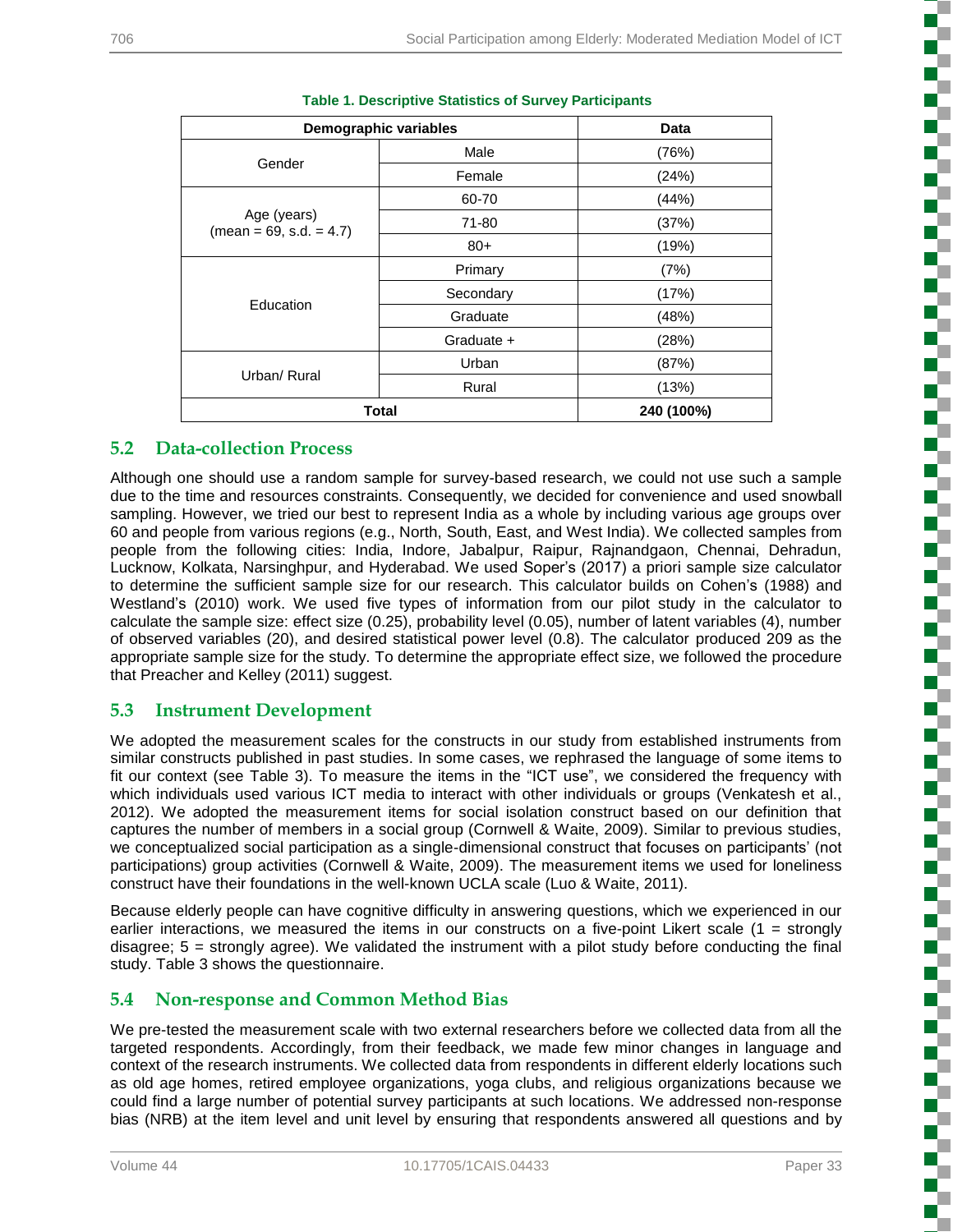interviewing as many people as possible. As Podsakoff, Mackenzie, Lee, and Podsakoff (2003) suggest, we took precaution measures before we collected data to address common method variance (CMV).

| <b>Construct</b> | <b>Item</b>      | Wording                                                                                                                                           | <b>Reference</b>        |  |  |
|------------------|------------------|---------------------------------------------------------------------------------------------------------------------------------------------------|-------------------------|--|--|
|                  |                  | Please choose your usage frequency for each of the<br>following:                                                                                  |                         |  |  |
|                  | ICT <sub>1</sub> | <b>SMS</b>                                                                                                                                        |                         |  |  |
|                  | ICT <sub>2</sub> | Whatsapp                                                                                                                                          |                         |  |  |
| ICT use          | ICT <sub>3</sub> | MMS (sending video, image, and audio)                                                                                                             | Venkatesh et al. (2012) |  |  |
|                  | ICT4             | Facebook                                                                                                                                          |                         |  |  |
|                  | ICT <sub>5</sub> | E-mail                                                                                                                                            |                         |  |  |
|                  | ICT <sub>6</sub> | <b>Browse websites</b>                                                                                                                            |                         |  |  |
|                  | ICT7             | Talk on mobile                                                                                                                                    |                         |  |  |
|                  | SOI1             | What is your social network range (relationships in the<br>network; range $= 0, 5$ ) with your spouse, family, relatives,<br>friends, colleagues? |                         |  |  |
| Social           | SOI <sub>2</sub> | How regularly do you interact with network members?                                                                                               |                         |  |  |
| isolation        | SO <sub>13</sub> | How many family members would you say you have?                                                                                                   | Cornwell & Waite (2009) |  |  |
|                  | SOI4             | How many relatives would you say you have?                                                                                                        |                         |  |  |
|                  | SOI <sub>5</sub> | How many close friends would you say you have?                                                                                                    |                         |  |  |
|                  | SOI6             | How many colleagues would you say you have?                                                                                                       |                         |  |  |
|                  | SOP <sub>1</sub> | Frequency of attending meetings of an organized group                                                                                             |                         |  |  |
| Social           | SOP <sub>2</sub> | Frequency of socializing with friends                                                                                                             | Cornwell & Waite (2009) |  |  |
| participation    | SOP <sub>3</sub> | Frequency of socializing with relatives                                                                                                           |                         |  |  |
|                  | SOP4             | Frequency of volunteering                                                                                                                         |                         |  |  |
|                  | LON <sub>1</sub> | How often do you feel that you lack companionship?                                                                                                |                         |  |  |
| Loneliness       | LON <sub>2</sub> | How often you feel that you are left out (ignored)?                                                                                               | Luo & Waite (2011)      |  |  |
|                  | LON <sub>3</sub> | How often you feel that you are isolated from others?                                                                                             |                         |  |  |

#### **Table 3. Measurement Instrument**

## **6 Data Analysis and Results**

#### **6.1 Instrument Validation**

We verified the validity and reliability of the survey instrument before we collected data. We measured composite reliability (CR), standardized path loading, average variance extracted (AVE), and Cronbach's α to test the convergent validity (Gefen, Straub, & Boudreau, 2000). With the help of confirmatory factor analysis (CFA), we found composite reliability (CR) to be more than 0.88. All the items of construct loadings exceeded 0.7 and were significant except for SOI-1 (0.676), SOI-2 (0.552), and SOP-1(0.579). The minimum Cronbach's α was 0.803 for the construct social participation (SOP). The average AVE for all the four constructs was more than 0.5. These results establish the measurement model's convergent validity. We used SmartPLS for our analyses since researchers often use the variance-based PLS-SEM approach to develop theories in exploratory research as in our case (Ringle, Wende, & Becker, 2015; Sarstedt, Ringle, Smith, Reams, & Hair, 2014).

We investigated the square root of AVE for each construct (the diagonal letters of Table 4) and observed that each was greater than the correlations between the constructs (i.e., the off-diagonal elements). These results establish the measurement model's discriminant validity (Kim & Kankanhalli, 2009).

Since we collected data following the survey methodology, it could suffer from common method bias, which we took various steps to address. First, we followed the procedures that Podsakoff et al. (2003) suggest when we designed the instrument and collected data. Second, we conducted Harman's (1960) single-factor test for common method variance and found no evidence that common method variance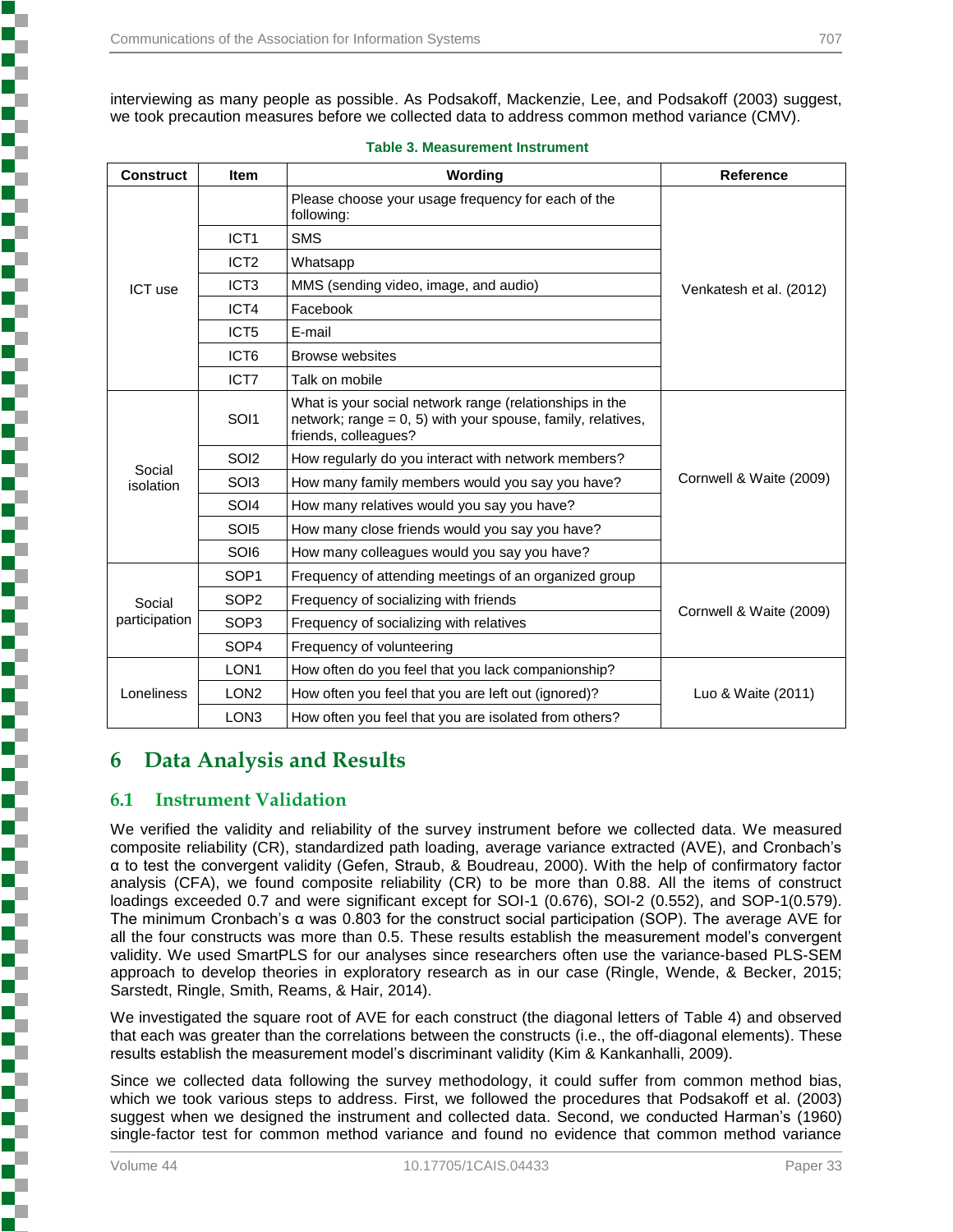affected our data. Third, we used the marker-variable technique (Lindell & Whitney, 2001) to find out the impact of CMV if any on our model. Using social norm as a marker variable, we found CMV had no critical impact (CMV =  $0.17$ ) on our model.

#### **6.2 Results**

Finally, we examined our hypotheses using SmartPLS. We assessed the structural model's coefficients and significance. We derived different fit indices according to Gefen et al.'s (2000) recommendations. Figure 2 presents the results.



(\*p < 0.01; \*\*p < 0.01, \*\*\*p < 0.001; ns: insignificant at the 0.05 level)

#### **Figure 2. Testing Results of the Structural Model**

The results indicate that ICT use significantly affected social isolation and explained 43 percent of the variance. ICT use did not directly affect social participation (H2). Social isolation fully mediated the effect that ICT use had on social participation, and it and had a direct association with social participation (H3). We found that loneliness significantly moderated the relationship between ICT use and social isolation. However, we found that loneliness did not impact the relationship between social isolation and social participation (H5).

| <b>Table 4. Correlations between Latent Variables</b> |  |  |  |
|-------------------------------------------------------|--|--|--|
|-------------------------------------------------------|--|--|--|

|            | Mean | <b>S.D.</b> | ICT                      | LON      | <b>SOI</b> | <b>SOP</b> |
|------------|------|-------------|--------------------------|----------|------------|------------|
| <b>ICT</b> | 2.06 | 1.25        | $\overline{\phantom{a}}$ |          |            |            |
| LON        | 2.53 | 1.19        | 0.032                    | 0.884    |            |            |
| SOI        | 2.98 | 1.48        | $-0.614$                 | $-0.251$ | 0.742      |            |
| <b>SOP</b> | 2.99 | 1.13        | 0.349                    | 0.244    | $-0.702$   | 0.846      |

Following Baron and Kenny (1986), we further examined the influence that social isolation had on the relationship between ICT and SOP. To do so, we conducted a Sobel (1982) test and found that SOI fully mediated the relationship between ICT and social participation.

|         | ICT-SOI coef. I SOI-SOP coef. I | <b>ICT-SOI stderr</b> | <b>ICT-SOI stderr</b> | Sobel test value | Sobel test p value |
|---------|---------------------------------|-----------------------|-----------------------|------------------|--------------------|
| $-0.66$ | -0.93                           | 0.204                 | 0.125                 | 2.967            | 0.001              |

**Table 5. Sobel Test for Mediation**

Loneliness had a significant effect on the relationship between ICT and social isolation but a nonsignificant effect on the relationship between social isolation and social participation (Baron & Kenny, 1986). To further check the robustness of the moderated mediation effect, we followed Preacher, Rucker,

i<br>Sanada

 $\Box$ 

Į

**Concert Concert**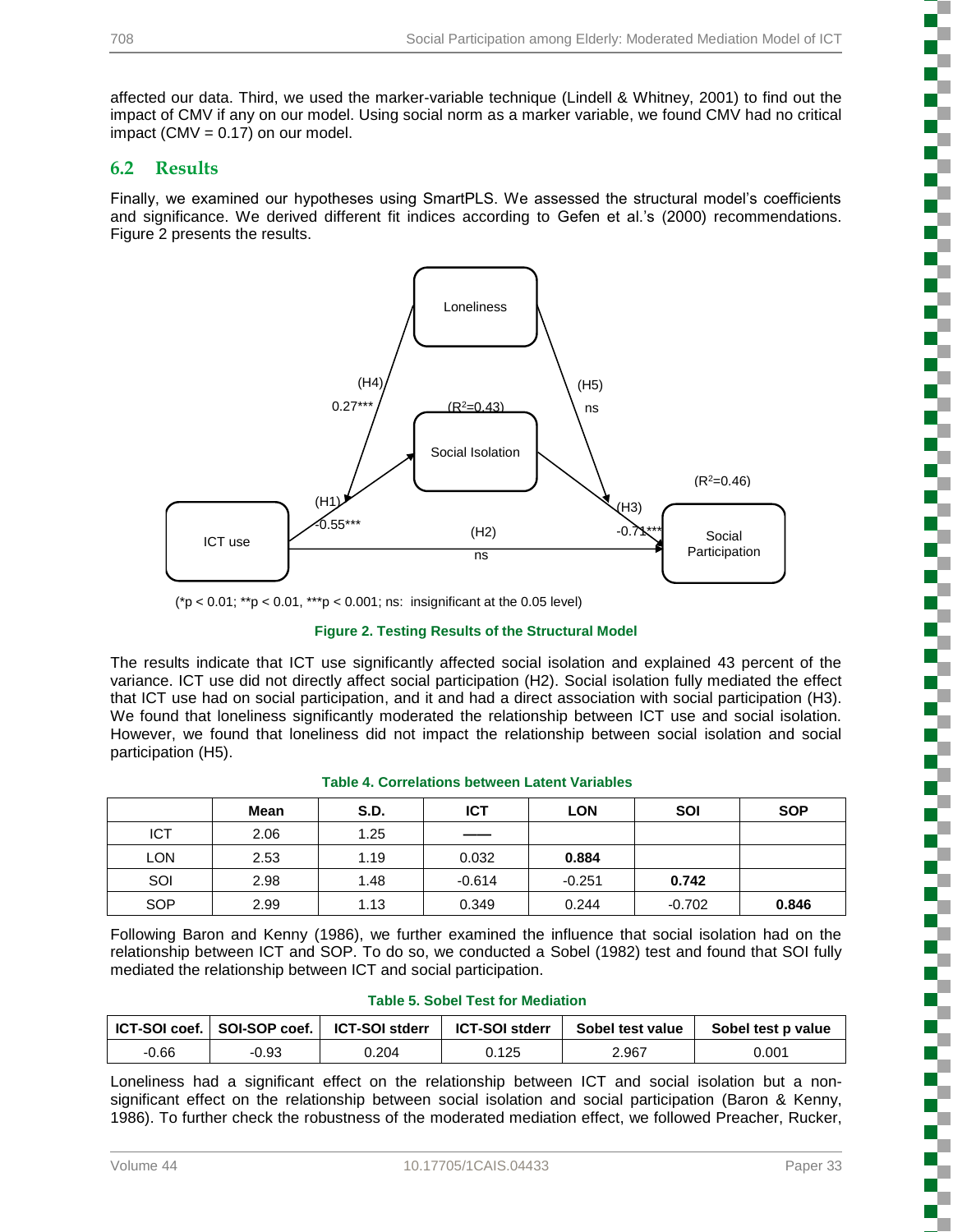and Hayes' (2007) moderated mediation procedure (SPSS process number 58) to compute conditional indirect effects that ICT use had on social participation. We found the same result as in our SmartPLS estimation. Table 6 depicts the VIF table between two constructs. The low VIF values (i.e., below 5) indicate that the model had no multicollinearity.

|            | <b>SOI</b> | <b>SOP</b> |
|------------|------------|------------|
| <b>ICT</b> | 1.017      | 1.653      |
| <b>LON</b> | 1.086      | 1.098      |
| SOI        |            | 1.994      |

|  |  | <b>Table 6. VIF Statistics of Various Constructs</b> |
|--|--|------------------------------------------------------|
|  |  |                                                      |

## **7 Discussion and Implications**

#### **7.1 Discussion of Findings**

In this paper, we offer a broadened view of social participation and develop an integrated framework that describes the new perspective on its mechanisms. Our framework holds important implications for research and practice in both the elderly and ICT areas.

We ground our model in actor-network theory (ANT) and activity theory (AT). Because actors (human and ICT both) in tandem facilitate communication, they connect to other actors and form a social network. As the human actor, the elderly have restricted communication power due to their inherent limitations, but ICT as a non-human actor helps them to bridge this gap, communicate, and take social action. By using ICT and leveraging ICT, the elderly can proactively participation in actions to remain socially active.

We conducted this research with motivation from the gerontology literature that suggests that the elderly are less eager to participate in social activities (Cumming et al., 1960; Diggs, 2008) and the ICT literature that suggests that people can use ICT as a medium to form social networks. With the help of IS theories, we identified how ICT can help the elderly engage with society and reverse their tendency to withdraw from it. Social isolation constitutes an important issue for the elderly. From our study, we found that ICT use minimizes their social isolation. Due to the increased level of communication that the elderly gain from using ICT, their cognitive functions increase, which results in increased activity. A high degree of communication has a positive correlation to network size. ICT use increases the elderly's activity level by increasing the size of their social network or reducing social isolation. The mediating role of social isolation concurs with social network analysis theory (Frith, 2014). Further, we found that a negative feeling (loneliness in our case) among the elderly positively moderated the relationship between ICT use and social isolation. This result extends previous findings that ICT use negatively impacts social isolation among the elderly (Cotton, Anderson, & McCullough, 2013). ICT acts as an important non-human actor that helps the elderly to communicate with others since it does not require physical movement. Social interactions through ICT triggers and advances a person's mental functions at a cognitive level, such as memorizing, filtering, evaluating alternatives, selecting the best alternative, etc. According to activity theory (AT), these mental functions eventually lead a person to conduct various activities.

AT originally comprised only three dimensions of activity (i.e., what, why, and how). With this research, we extend the how dimension to "how much". Additionally, we found that loneliness moderated the relationship between ICT use and social isolation. Prior research (Arampatzi, Burger, & Novik, 2016) has also found that loneliness moderated the relationship between ICT use and happiness. Although we do not consider happiness in our study, social isolation among the elderly represents a critical factor that influences the elderly's happiness, and loneliness moderates its relationship with ICT use.

However, we found two insignificant relationships in our model. First, ICT use had no direct impact on social participation. Rather, social isolation fully mediated the influence that ICT had on social participation. Our result indicates that social isolation decreases the elderly's social activity level, which emphasizes the importance of their social network for their wellbeing. Second, we found that loneliness did not impact the relationship between social isolation and social participation—an important contribution to ANT. The elderly require social networks to increase their activity level regardless of whether they feel lonely. In an experiment, Cacioppo et al. (2009) demonstrated that lonely elderly persons have less mental activity compared to elderly persons who do not feel lonely when they are exposed to a group of people. Our results reveal that elderly people with a similar social network will perform activities at a

**Production of the production of the production of the production of the production of the production of the production of the production of the production of the production of the production of the production of the produ**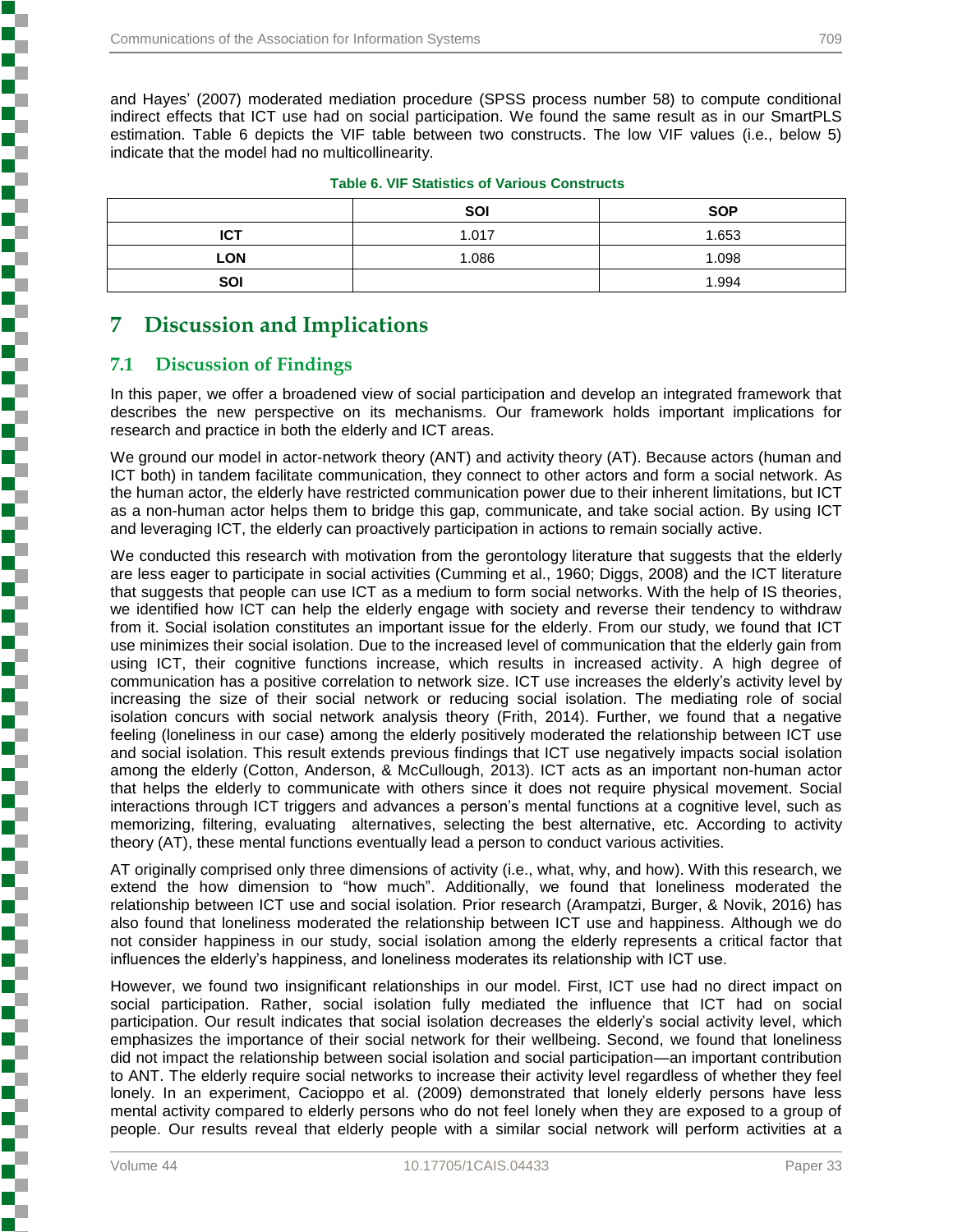similar level despite feeling lonely. As for why, we posit that loneliness might not influence the cognitive faculties in the brain that cover activity generation. However, one would need to conduct an authentic neuroscientific study to validate that claim.

#### **7.2 Implications**

This study significantly advances research on the interaction between the elderly and ICT and extends our knowledge about how the elderly form networks and participate in society in three ways First, we found that the technology divide plays a significant role in social isolation and that elderly people can adopt technology to lessen their social isolation. Second, in an IT-dominant society, the ability to access and disseminate information leads to living a meaningful life. ICT enables the elderly to maintain existing connections and to generate new connections. Further, ICT can help the elderly to participate in today's society. Third, for the elderly, social exclusion occurs in a sequence. A reduction in communication-related activities leads to a reduction in network size that, ultimately, creates loneliness. Hence, the elderly must take steps to increase their communication-related activities.

Our study has practical implication from a strategic perspective. The social exclusion that the elderly face represents more than just a social network problem; elderly people perceive any new technology quite differently from younger individuals and, thus, need to expend more effort and time to adopt it. As a result, organizations that deal with elderly people need to ensure they have sufficient effort and time to adopt ICT. Our findings provide value to any organization that deals with the elderly and ICT.

#### **8 Discussion and Future Work**

Social participation in a digital world increasingly depends on ICT. The rapid growth of global communications networks and the ease with which people can transfer information has caused increasingly more social participation to involve ICT. However, many extant studies on social participation and ICT have adopted a simplistic approach and failed to offer insights in light of emerging social complexities such as changing demography, declining health, and weakening social ties among generations.

In this paper, we offer a broader view of social participation (founded on actor-network theory and activity theory) that emphasizes the need to focus on networks that living and non-living actors form together, individuals' psychological condition, and ICT use. The tripartite framework presented here (i.e., ICT, social network, and social participation) further expands our view and brings forth the potential to draw rich and valuable insights on social participation that differ from the existing literature. Our validated framework also highlights the important role that ICT can play as an operand resource in enhancing opportunities for social participation.

In summary, our model conceptualizes the process of social participation using ICT in the Indian context. We examine how ICT-enabled socialization helps to alleviate the social exclusion that the elderly experience. For the elderly, social inclusion depends on their using socialization-specific ICT. ICT can help the elderly participate more in today's techno-society and help them regain control over their social relations. Based on our investigation, we advocate programs and policies that promote the use of socialization-specific ICT among elderly. ICT can increase their activity level, which can lead to increased social participation and reduced social isolation. We hope our efforts here motivate further research on the elderly's social participation in the digital world and the role of upcoming ICT in it.

#### **8.1 Limitation and Future Research**

As with any study, ours has several limitations. First, we used convenience sampling. We collected 75 percent of the data from one state in India (Madhya Pradesh) and the remaining 25 percent from other Indian states. As such, our results may not generalize to the entire Indian population. We conducted two tests to estimate the extent to which non-coverage bias affected our sample. We compared the proportion of the various age groups in our study with the 2011 Indian census and found that they did not significantly differ. Further, we compared the coefficients of Madhya Pradesh sample to the rest of sample and did not find any significant difference between them. However, to eliminate non-coverage bias, we recommend that researchers consider different respondents and settings. Second, we conducted a cross-sectional survey, and, hence, the study may include self-reported bias. Third, we cannot easily ascertain causal relation. Future research work could reinforce the causal associations among the elements in our model. For example, researchers could explore the connection between ICT use and individuals' activity level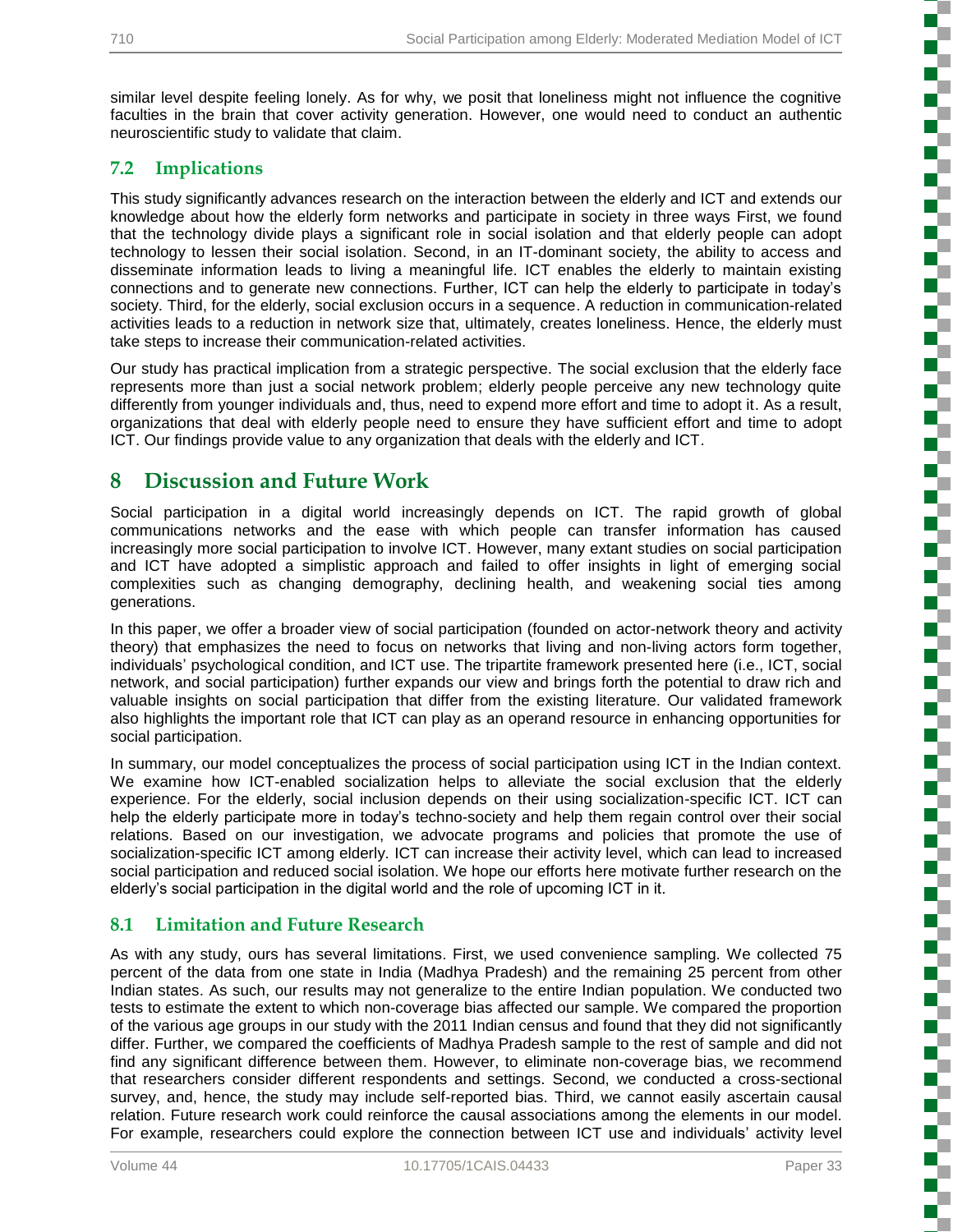i<br>Si

through the opportunities ICT can provide to users. They could also use the network concept in which multiple opportunities for action arise from networks that individuals and technology form together (Majchrzak & Markus, 2013).

At a broad level, future studies should consider the dual roles that ICT has in social participation (i.e., as a source of communication and as a medium of communication). As we discuss in this paper, in the former role, ICT becomes an active agent in the communication ecosystem and can trigger or initiate social communication and, thus, impact other actors and their choices; as such, decisions about ICT use affect how much an individual communicates with others, which, in turn, expands or restricts the individual's social networking opportunities. In the latter role, ICT plays an enabling role and ensures that the collaborative communication process that underlies social participation is efficient and effective. These two roles may have varied academic and managerial implications. Potential implications of the first role may provide insights for technology design and development, marketing, platforms and standards, and so on. Future studies need to examine each area. Similarly, the second role focuses on concepts of social alliances and collaboration, social knowledge management, and so on. Studies that draw on these and other such areas could offer valuable insights into how ICT can enhance social participation.

Future research may also encompass specific ways that the elderly use ICT. One can see from our study that, if we understand why the elderly resist adopting a particular form of ICT, we can work towards addressing the issue. The elderly have sentimental attachments to their past. This behavior calls for new psychological studies that contemplate how elderly can orient themselves to the present day and the future (Emirbayer & Mische, 1998).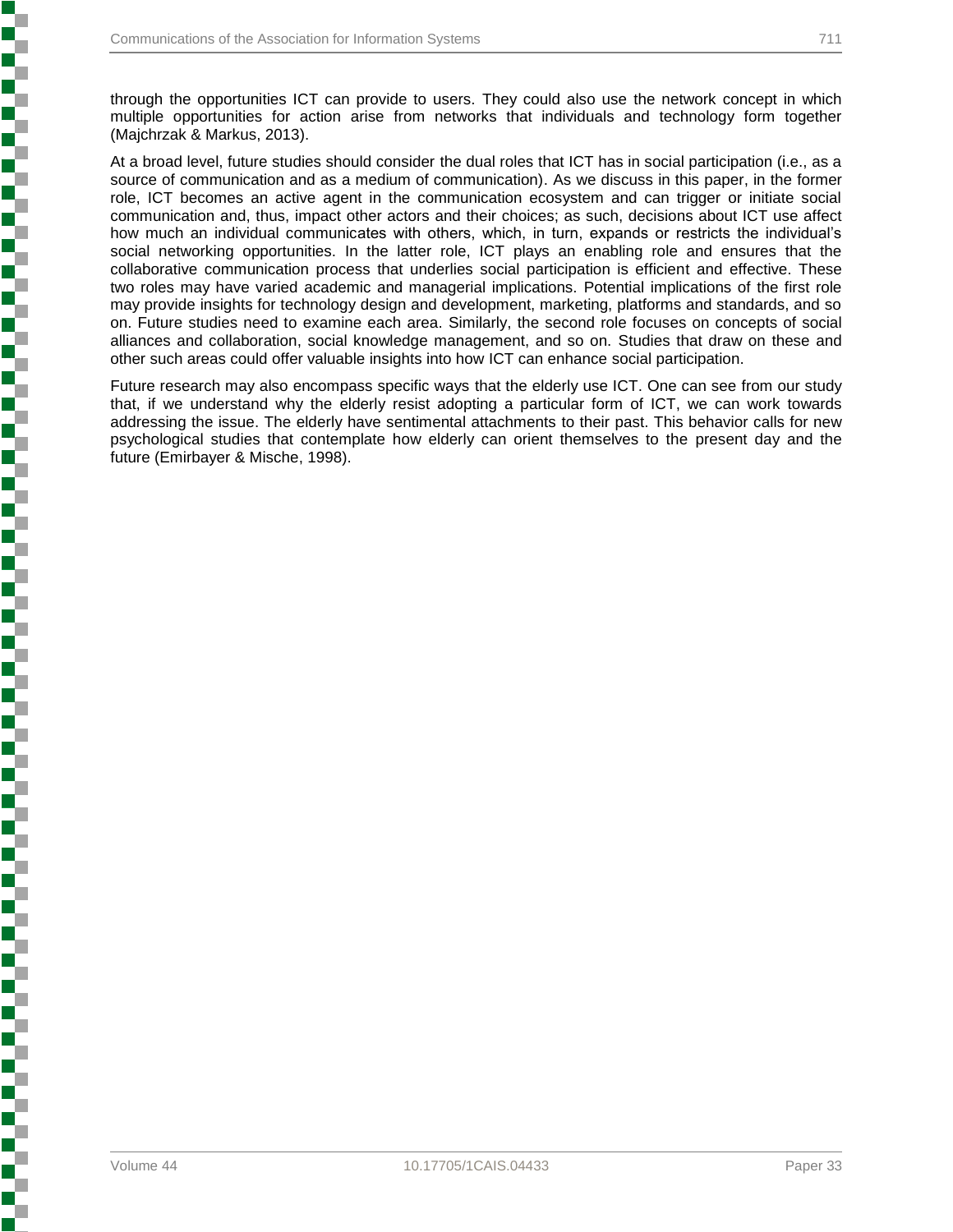## **References**

- Anderson, G. F., & Hussey, P. S. (2000). Population aging: A comparison among industrialized countries. *Health Affairs, 19*(3), 191-203.
- Anderson, N. D., Damianakis, T., Kröger, E., Wagner, L. M., Deirdre, R. D., Binns, M. A., Bernstein, S., Caspi, E., & Cook, S. L. (2014). Seniors : A critical review and recommendations for future research the benefits associated with volunteering among seniors: A critical review and recommendations for future research. *Psychological Bulletin, 140*(6), 1505-1533.
- Arampatzi, E., Burger, M. J., & Novik, N. A. (2016). *Social network sites, individual social capital and happiness.* Tinbergen Institute. Retrieved from https://papers.tinbergen.nl/16085.pdf
- Atchley, R. C. (1989). A Continuty Theory of Normal Aging. *The Gerontologist, 29*(2), 183-190.
- Azir, R. N., Zulisman, M., & Naim, C. P. (2014). Tackling design issues on elderly smartphone interface design using activity centered design approach. *ARPN Journal of Engineering and Applied Sciences*, *9*(8), 1190-1196.
- Baarsen, B. V. (2002). Theories on coping with loss : The impact of social support and self-esteem on adjustment to emotional and social loneliness following a partner's death in later life. *Journal of Gerontology: Social Sciences*, *57*(1), S33-S42.
- Baerentsen, K. B., & Trettvik, J. (2002). An activity theory approach to affordance. In *Proceedings of the Second Nordic Conference on Human-Computer Interaction.*
- Baker, Ö. E., & Bugay, A. (2011). Mediator and moderator role of loneliness in the relationship between peer victimization and depressive symptoms. *Australian Journal of Guidance and Counselling*, *21*(2), 175-185.
- Baron, R. M., & Kenny, D. A. (1986). The moderator-mediator variable distinction in social psychological research: Conceptual, strategic, and statistical considerations. *Journal of Personality and Social Psychology*, *51*(6), 1173-1182.
- Berezin, M. A. (1980). Intrapsychic isolation in the elderly. *Journal of Geriatric Psychiatry, 13*(1), 5-18.
- Bethlehem, J. (2009). *Applied survey methods: A statistical perspective*. John Wiley & Sons.
- Bijker, W. (1994). *Of bicycles, bakelites and bulbs: Steps towards a theory of socio-technical change*. Cambridge, MA: The MIT Press
- Bijker, W., Hughes, T., & Pinch, T. (1987). *The social construction of technological systems: New directions in the sociology and history of technology.* Cambridge, MA: The MIT Press.
- Brittain, K., Kingston, A., Davies, K., Robinson, L. A., Kirkwood, T. B. L., Bond, J., & Jagger, C. (2017). An Investigation into the patterns of loneliness and loss in the oldest old—Newcastle 85+ study. *Ageing and Society, 37*(1), 39-62.
- Bukov, A., Maas, I., & Lampert, T. (2002). Social participation in very old age: Cross-sectional and longitudinal findings from BASE. *Journal of Gerontology: Psychological Sciences*, *57*(6), 510-517.
- Cacioppo, J. T., Catherine, J., Decety, J., Monteleone, G., & Nusbaum, H. (2009). In the Eye of the beholder: Individual differences in perceived social isolation predict regional brain activation to social stimuli. *Journal of Cognitive Neuroscience*, *21*(1), 83-92.
- Carpenter, B. D., & Buday, S. (2007). Computer use among older adults in a naturally occurring retirement community. *Computers in Human Behavior*, *23*(6), 3012-3024.
- Cass, N., Shove, E., & Urry, J. (2005). Social exclusion, mobility and access. *The Sociological Review*, *53*(3), 539-555.
- Cattan, M., Newell, C., Bond, J., & White, M. (2003). Alleviating social isolation and loneliness among older people. *International Journal of Mental Health Promotion*, *5*(3), 20-30.
- Chen, Y. J., & Chen, C. Y. (2012). Living arrangement preferences of elderly people in Taiwan as affected by family resources and social participation. *Journal of Family History, 37*(4), 381-394.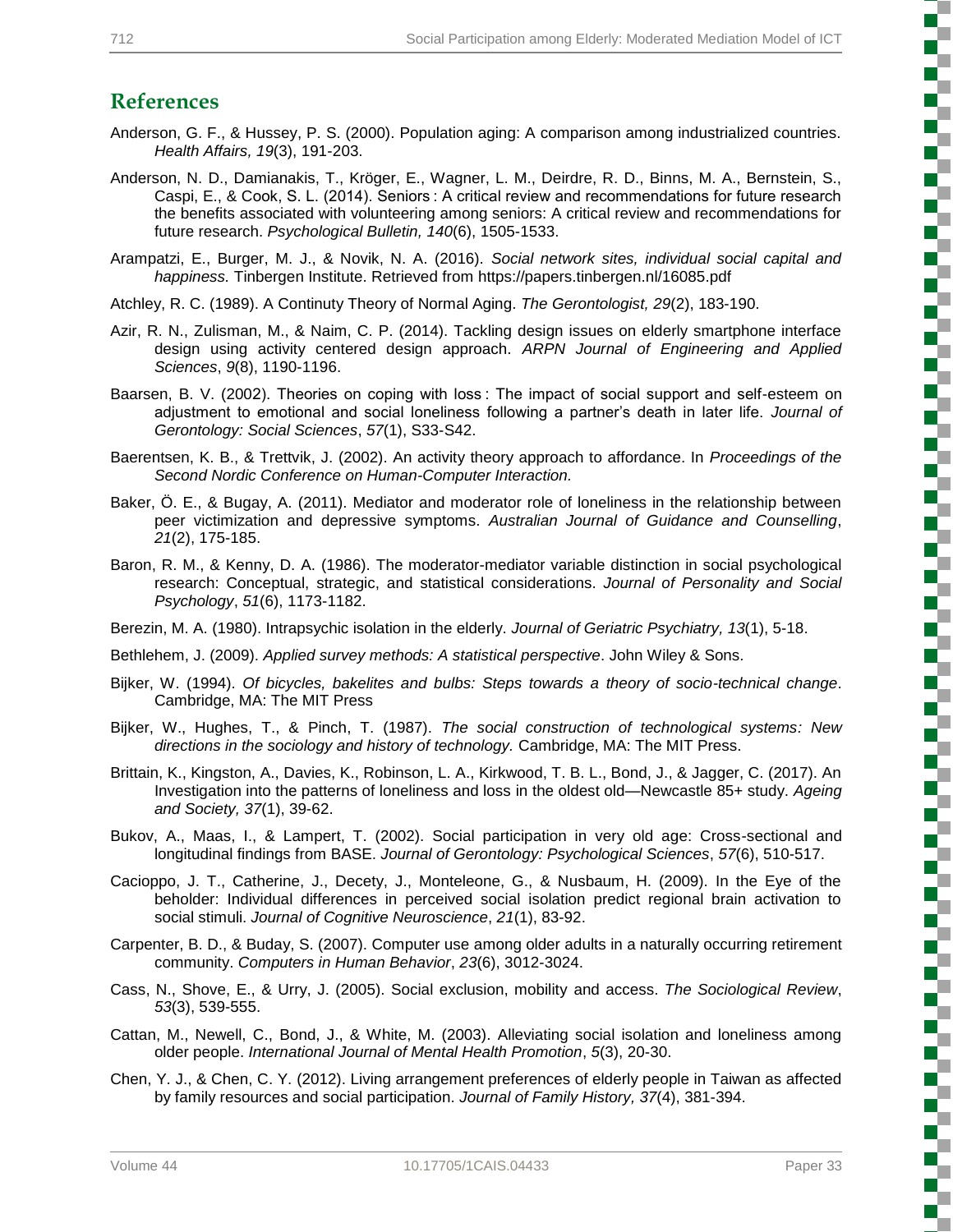- Christensem, K., & Pilling, D. (2018). User participation policies in Norway and England—the case of older people and social care. *Journal of Social Policy*, 48(1), 43-61.
- Christensen, H., & Mackinnon, A. (1993). The association between mental, social and physical-activity and cognitive performance in young and old subjects. *Age and Ageing*, *22*(3), 175-82.
- Cohen, J. (1988). *Statistical power analysis for the behavioral sciences* (2nd ed.). Hillsdale, NJ: Lawrence Erlbaum Associates.
- Cornejo, R., Tori, M. T., & Favela, J. (2013). Enriching In-person encounters through social media: A study on family connectedness for the elderly. *International Journal of Human Computer Studies*, *71*(9), 889-899.
- Cornwell, E. Y., & Waite, L. J. (2009). Social disconnectedness, perceived isolation, and health among older adults. *Journal of Health and Social Behavior*, *50*(1), 31-48.
- Cotten, S. R., Anderson, W. A., & McCullough, B. M. (2012). Impact of ICT use on loneliness and contact with others among older adults. *Journal of Medical Internet Research*, *15*(2), e39.
- Cotten, S. R., Anderson, W. A., McCullough, B. M. (2013). Impact of Internet use on loneliness and contact with others among older adults: Cross-sectional analysis. *Journal of Medical Internet Research*, *15*(2), 215-227.
- Cumming, E., & Henry, W. E. (1961). *Growing old, the process of disengagement*. New York, NY: Basic Books.
- Cumming, E., Dean, L. R. Newell, D. S., & Mccaffrey, I. (1960). Disengagement—a tentative theory of aging. *Sociometry, 23*(1), 23-35.
- Dahan-Oliel, N., Gelinas, I., & Mazer, B. (2008). Social participation in the elderly: What does the literature tell us? *Critical Reviews in Physical and Rehabilitation Medicine*, *20*(2), 159-176.
- DeBerry, S. (1982). The effects of meditation-relaxation on anxiety and depression in a geriatric population. *Psychotherapy: Theory, Research & Practice*, *19*(4), 512-521.
- DeLiema, M., & Bengtson, B. L. (2017). Activity theory, disengagement theory, and successful aging. In N. A. Pachana (Ed.), *Encyclopedia of geropsychology*. Singapore: Springer.
- Diener, E., & Biswas-Diener, R. (2005). Psychological empowerment and subjective well-being. In D. Narayan (Ed.), *Measuring empowerment: Cross-disciplinary perspectives* (pp. 125-140). Washington, DC: World Bank.
- Diggs, J. (2008). Activity theory of aging. In S. J. Loue & M. Sajatovic (Eds.), *Encyclopedia of aging and public health*. Boston, MA: Springer.
- Dury, R. (2014). Social isolation and loneliness in the elderly: An exploration of some of the issues. *British Journal of Community Nursing*, *19*(3), 125-128.
- Ebersole, P., Hess, P., Touhy, T., & Jett, K. (1995). Gerontological nursing & healthy aging. *Journal of Democracy*, *16*(1), 65-78.
- Ejaz, B., & Imtiaz, S. (2015). Sexual harassment: A study of mal-adaptation of information and communication technology. *The Explorer: Journal of Social Sciences*, *1*(3), 58-61.

Emirbayer, M., & Mische, A. (1998). What is agency ? *American Journal of Sociology*, *103*(4), 962-1023.

Ferraro, K. F. (1984). Widowhood and social participation in later life. *Research on Aging, 6*(4), 451-68.

- Forsman, A. K., & Nordmyr, J. (2017). Psychosocial links between Internet use and mental health in later life: A systematic review of quantitative and qualitative evidence. *Journal of Applied Gerontology*, 36(12), 1471-1518.
- Francis, D., & Jiang, L. R. J. (2017). Socialization and friendship as the panacea for turnover in the hospitality industry. In *Proceedings of the 14th International Conference on Intellectual Capital Knowledge Management & Organisational Learning.*
- Frith, J. (2014). Social network analysis and professional practice: Exploring new methods for researching technical communication. *Technical Communication Quarterly, 23*(4)*,* 288-302.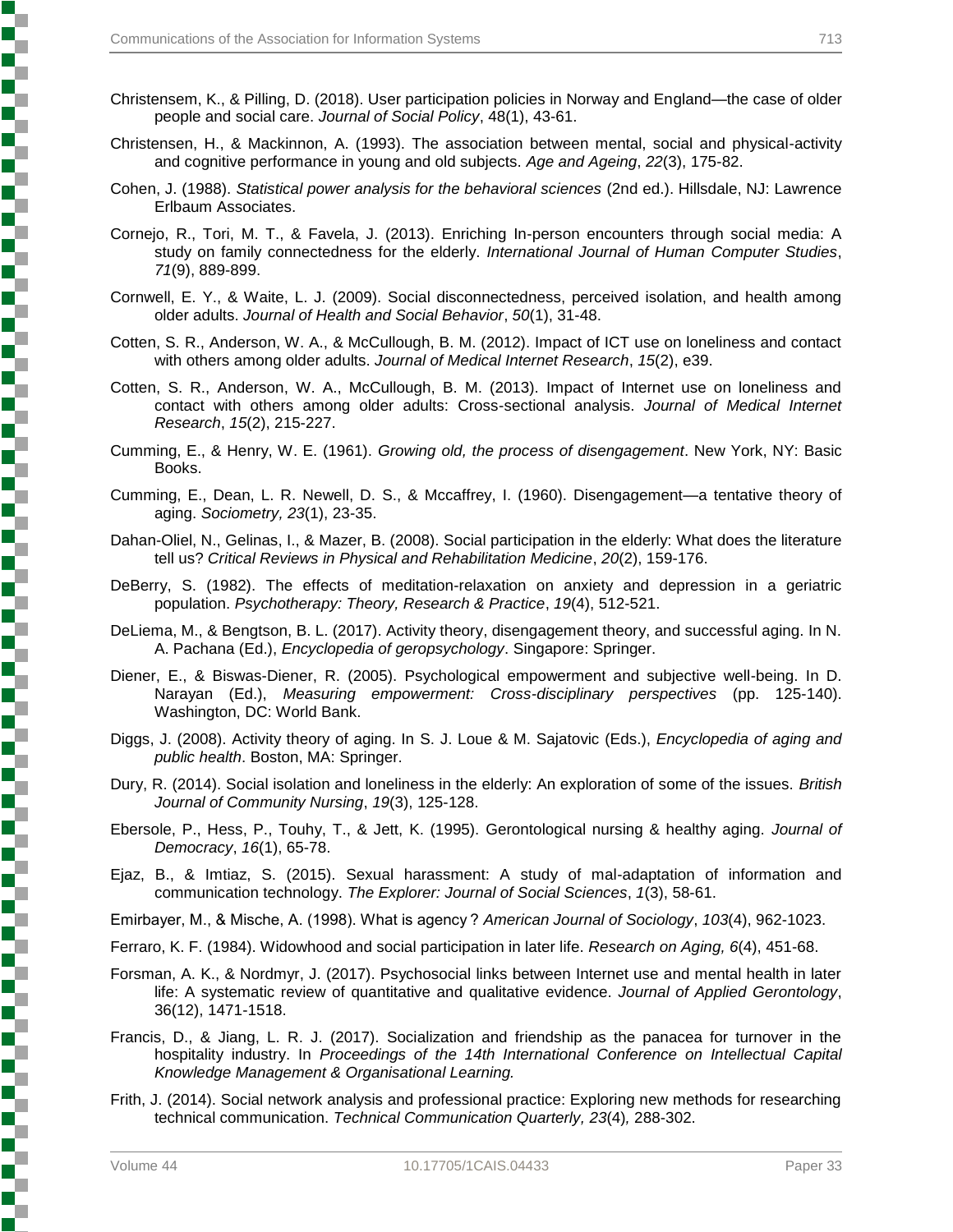- Fry, P. S., & Debats, D. L. (2002). Self-efficacy beliefs as predictors of loneliness and psychological distress in older adults. *International Journal of Aging & Human Development, 55*(3), 233-269.
- Gaffey, A. E., Bergeman, C. S., Clark, L. A., & Wirth, M. W. (2016). Aging and the HPA axis: Stress and resilience in older adults. *Neuroscience & Biobehavioral Reviews, 68,* 928-945.
- Gefen, D., Straub, D. W., & Boudreau, M.-C. (2000). Structural equation modeling and regression: Guidelines for research practice. *Communications of the Association for Information Systems*, *4*, 1-77.
- Gholami, R., Lee, S.-Y. T., & Heshmati, A. (2006). The causal relationship between information and communication technology and foreign direct investment. *World Economy*, *29*(1), 43-62.
- Hall, M., Havens, B., & Sylvestre, G. (2003). *The experience of social isolation and loneliness among older men in Manitoba.* University of Manitoba. Retrieved from https://www.veterans.gc.ca/pdf/about-us/research-directorate/social-isol-loneliness-vac-report.pdf
- Harman, H. H, (1960). Modern factor analysis. Chicago, IL: University of Chicago Press.
- Havighurst, R. (1961). Successful aging: Definition and measurement. *Journal of Gerentology*, *16*(2), 134- 143.
- Hawkley, L. C., & Cacioppo, J. T. (2010). Loneliness matters: A theoretical and empirical review of consequences and mechanisms. *Annals of Behavioral Medicine, 40*(2), 218-227.
- Higo, M., & Khan, H. T. (2014). Global population aging: Unequal distribution of risks in later life between developed and developing countries. *Global Social Policy*, *15*(2), 146-166.
- Hoque, R., & Sorwar, G. (2017). Understanding factors influencing the adoption of mhealth by the elderly: An extension of the UTAUT model. *International Journal of Medical Informatics, 101*, 75-84.
- Hox, J. J., & De Leeuw, E. D. (1994). A comparison of nonresponse in mail, telephone, and face-to-face surveys—applying multilevel modeling to meta-analysis. *Quality & Quantity*, *28*(4), 329-344.
- Hsu, H. C. (2007). Does social participation by the elderly reduce mortality and cognitive impairment? *Aging and Mental Health*, *11*(6), 699-707.
- Imam, P A. (2015). Shock from graying: Is the demographic shift weakening monetary policy effectiveness. *International Journal of Finance & Economics*, *20*(2)*,* 138-154.
- Kahn, R. L. (1984). Productive behavior through the life course: An essay on the quality of life. *Human Resource Management, 23*(1), 5-22.
- Kim, H, W., & Kankanhalli, A. (2009). investigating user resistance to information technology: A status quo bias. *MIS Quarterly, 33*(3), 567-582.
- Krikorian, R. (2009). Health factors and cognitive aging. In R. R. Brougham (Ed.), *The new direction in aging research: Health and cognition.* New York: Nova Science Publishers.
- Kumari, C. (2015). Elderly perception of loneliness and ways of resolving it through positive ageing. *Indian Journal of Gerontology, 29*(3), 322-330.
- Lenert, E. (2004). A social shaping perspective on the development of the World Wide Web: The case of ICraveTV. *New Media & Society, 6*(2), 235-258.
- Lesthaeghe, R. J. (2010). The unfolding story of the second demographic transition. *Population and Development Review, 36*(2), 211-251.
- Levasseur, M., Desrosiers, J., & Noreau, L. (2004). Is social participation associated with quality of life of older adults with physical disabilities ? *Disability and Rehabilitation*, *26*(20), 1206-1213.
- Li, C., Jiang, S., Li, N., & Zhang, Q. (2017). Influence of social participation on life satisfaction and depression among Chinese elderly: Social support as a mediator. *Journal of Community Psychology*, *46*(3), 345-355.
- Li, Y., Xu, L., Min, J., Chi, I., & Xi, B. (2016). Social participation and life satisfaction among widowed older adults in China. *Journal of Gerontology & Geriatric Research*, *5*(5), 1-6.
- Lindell, M. K., & Whitney, D. J. (2001). Accounting for common method variance in cross-sectional research design cross-sectional research designs. *Journal of Applied Psychology*, *86*(1)*,* 114-121.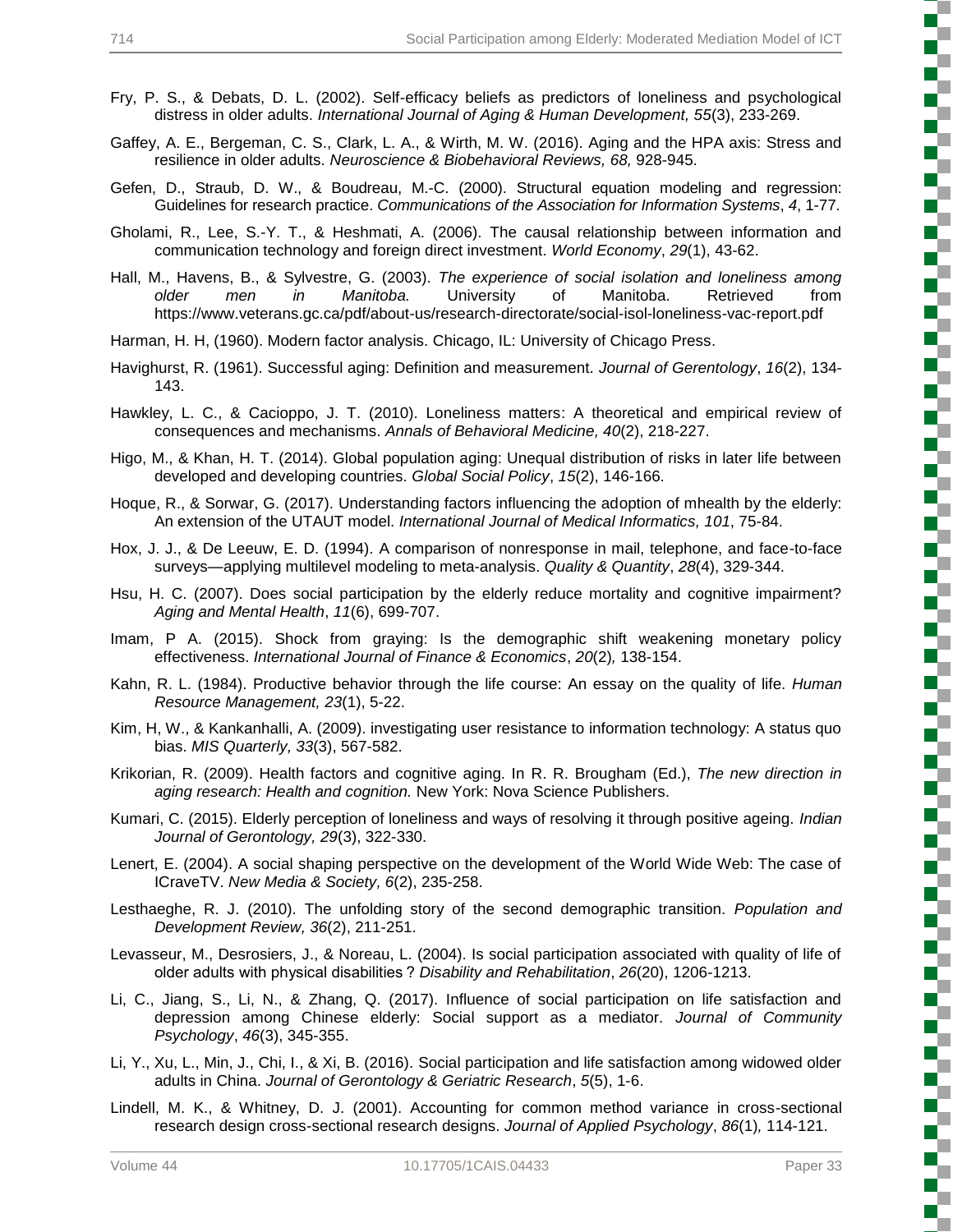- Lissitsa, S. (2016). Life satisfaction in the Internet age—changes in the past decade. *Computers in Human Behavior*, *54*,197-206.
- Loucks, E. B., Berkman, L. F., Gruenewald, T. L., & Seeman, T. E. (2006). Relation of social integration to inflammatory marker concentrations in men and women 70-79 years. *American Journal of Cardiology*, *97*(7), 1010-1016.
- Luo, Y., & Waite, L. J. (2011). Mistreatment and psychological well-being among older adults: Exploring the role of psychosocial resources and deficits. *Journal of Gerontology, 66*(2), 217-229.
- Luo, Y., Hawkley, L., Waite, L., & Cacioppo, J. (2012). Loneliness, health, and morality in old age: A national longitudinal study*. Social Science Medicine, 74*(6), 907-914.
- MacKenzie, D., & Wajcman, J. (1985). *The social shaping of technology.* Milton Keynes, PA: Open University Press.
- Majchrzak, A., & Markus, M. L. (2013). Technology affordances and constraints theory (of MIS). In E. H. Kessler (Ed.), *Encyclopedia of management theory* (pp. 832-835). Thousand Oaks, CA: Sage.
- McGuire, F., & Norman, W. (2005). The role of constraints in successful aging: Inhibiting or enabling. In E. Jackson (Ed.), *Constraints to leisure* (pp. 89-101). State College, PA: Venture.
- McWhirter, B. T. (1990). Loneliness: A review of current literature, with implications for counseling and research. *Journal of Counseling & Development*, *68*(4), 417-422.
- Mohd, S., Senadjki, A., & Mansor, N. (2017). Living arrangements of elderly: Evidence from household income expenditure survey. *Journal of Population Ageing, 10*(4), 323-342.
- Nardi, B. A. (1996). Studying context: A comparison of activity theory, situated action models, and distributed cognition. In B. A. Nardi (Ed.), *Context and consciousness: Activity theory and humancomputer interaction*. Boston, MA: The MIT Press.
- Neugarten, B. L., Havighurst, R. J. & Tobin, S. S. (1996). The measurement of life satisfaction. In D. A. Neugarten (Ed.) *The meanings of age: Selected papers of Bernice L. Neugarten* (pp. 296-323). Chicago, IL: The University of Chicago Press.
- Niehaves, B., & Plattfaut, R. (2014). Internet adoption by the elderly: Employing IS technology acceptance theories for understanding the age-related digital divide. *European Journal of Information Systems*, *23*(6), 708-726.
- Palmore, E. G. (1973). Social factors in mental illness of the aged. In E. W. Busse & E. Pfeiffer (Eds.), *Mental illness in later life*. Washington, DC: American Psychological Association.
- Podsakoff, P. M., Mackenzie, S. B., Lee, J.-Y., & Podsakoff, N. P. (2003). Common method biases in behavioral research: A critical review of the literature and recommended remedies. *Journal of Applied Psychology*, *88*(5), 879-903.
- Preacher, K. J., & Kelley, K. (2011). Effect size measures for mediation models: Quantitative strategies for communicating indirect effects. *Psychological Methods*, *16*(2), 93-115.
- Preacher, K. J., Rucker, D. D., & Hayes, A. F. (2007). Addressing moderated mediation hypotheses: Theory, methods, and prescriptions. *Multivariate Behavioral Research, 42*(1), 185-227.
- Reyes, V. C., Jr., & Kheng, C. C. S. (2015). School stakeholders' experience with navigating ICT policy reforms in Singapore. *International Journal of Information and Communication Technology Education, 11*(4), 83-96.
- Ringle, C. M., Wende, S., & Becker, J. M. (2015). *SmartPLS 3.* http://www.smartpls.com.
- Şar, A. H., Göktürk, G. Y., Tura, G., & Kazaz, N. (2012). Is the Internet use an effective method to cope with elderly loneliness and decrease loneliness symptom? *Procedia—Social and Behavioral Sciences*, *55*, 1053-1059.
- Sarstedt, M., Ringle, C. M., Smith, D., Reams, R., & Hair, J. F. (2014). Partial least squares structural equation modeling (PLS-SEM): A useful tool for family business researchers. *Journal of Family Business Strategy*, *5*(1), 105-115.

しょうこう こうこうこう こうこうこう こうこうこう こうこうこうこう こうこうこうこう こうこうこう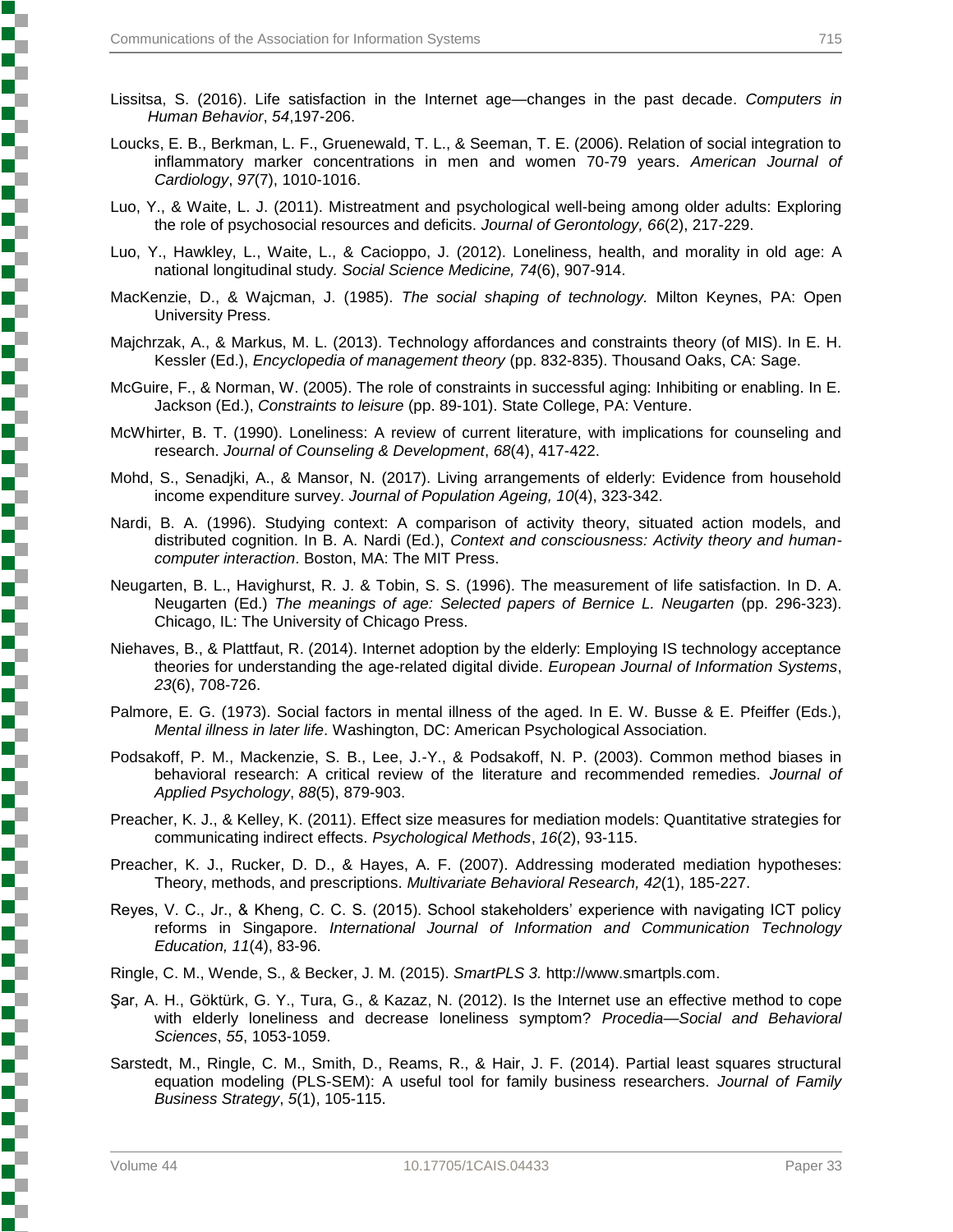- Scheuer, J. D. (2008). Innovation with care in health care: Translation as an alternative metaphor of innovation and change. In L. Fuglsang (Ed.), *Innovation and the creative process* (pp. 57-83). Cheltenham, UK: Edward Elgar.
- Shankar, A., McMunn, A., Banks, J., & Steptoe, A. (2011). Loneliness, social isolation, and behavioral and biological health indicators in older adults. *Health Psychology*, *30*(4), 377-385.
- Shanmugasundaram, M., Rough, S. J., & Alpert, J. S. (2010). Dyslipidemia in the elderly: Should it be treated? *Clinical Cardiology*, *33*(1), 4-9.
- Sobel, M. E. (1982). Asymptotic confidence intervals for indirect effects in structural equation models. *Sociological Methodology*, *13,* 290-312.
- Song, H., Zmyslinski-seelig, A., Kim, J., Drent, A., Victor, A., Omori, K., & Allen, M. (2014). Does Facebook make you lonely? A meta analysis. *Computers in Human Behavior*, *36*, 446-452.Soper, D. S. (2017). *A priori sample size calculator for structural equation models*. Retrieved from http://www.danielsoper.com/statcalc
- Spagnoletti, P., Resca, A., & Saebo, O. (2015). Design for social media engagement: Insights from elderly care assistance. *Journal of Strategic Information Systems*, *24*(2), 128-145.
- Steptoe, A., Shankar, A., Demakakos, P., & Wardle, J. (2013). Social isolation, loneliness, and all-cause mortality in older men and women. *Proceedings of the National Academy of Sciences of the United States of America*, *110*(15), 5797-5801.
- Stuen, C., & Faye, E. (2003). Vision loss: Normal and not normal changes among older adults. *Generations, 27*(1), 8-14.
- Sum, S., Mathews, R. M., Pourghasem, M., & Hughes, I. (2009). Internet use as a predictor of sense of community in older people. *Cyberpsychology & Behavior, 12*(2), 235-239.
- Takagi, D., Kondo, K., & Kawachi, I. (2013). Social participation and mental health: Moderating effects of gender, social role and rurality. *BMC Public Health, 13*(1).
- Tiikkainen, P., & Heikkinen, R. (2005). Associations between loneliness, depressive symptoms and perceived togetherness in older people. *Aging & Mental Health*, *9*(6), 526-34.
- Tomioka, K., Kurumatani, N., & Hosoi, H. (2016). Correction: Social participation and the prevention of decline in effectance among community-dwelling elderly: A population-based cohort study. *PLoS One*, *11*(10), e0164925.
- Tomioka, K., Kurumatani, N., & Hosoi, H. (2017). Positive and negative influences of social participation on physical and mental health among community-dwelling elderly aged 65-70 years: A crosssectional study in Japan*. BMC Geriatrics, 17*(1), 1-13.
- Tsui, A. S., & Barry, B. (1986). Interpersonal affect and rating errors. *The Academy of Management Journal, 29*(3), 586-599.
- Van Deursen, A. J., & Helsper, E. J. (2015). A nuanced understanding of Internet use and non-use among the elderly. *European Journal of Communication, 30*(2), 171-187.
- Venkatesh, V., Thong, J. Y. L., Xu, X. (2012). Consumer acceptance and use of information technology: Extending the unified theory of acceptance and use of technology. *MIS Quarterly, 36*(1), 157-178.
- Vygotsky, L. S. (1978). *Mind in society: The development of higher psychological processes.* Boston, MA: Harvard University Press.
- Westland, J. C. (2010). Lower bounds on sample size in structural equation modeling. *Electronic Commerce Research and Applications, 9*(6), 476-487.
- Wilding, R. (2009). Refugee youth, social inclusion, and ICTs: Can good intentions go bad ? *Journal of Information, Communication and Ethics in Society*, *7*(2/3), 159-174.
- Yamaguchi, M., Smith, A., & Ohtsubo, Y. (2017). Loneliness predicts insensitivity to partner commitment. *Personality and Individual Differences*, *105,* 200-207.